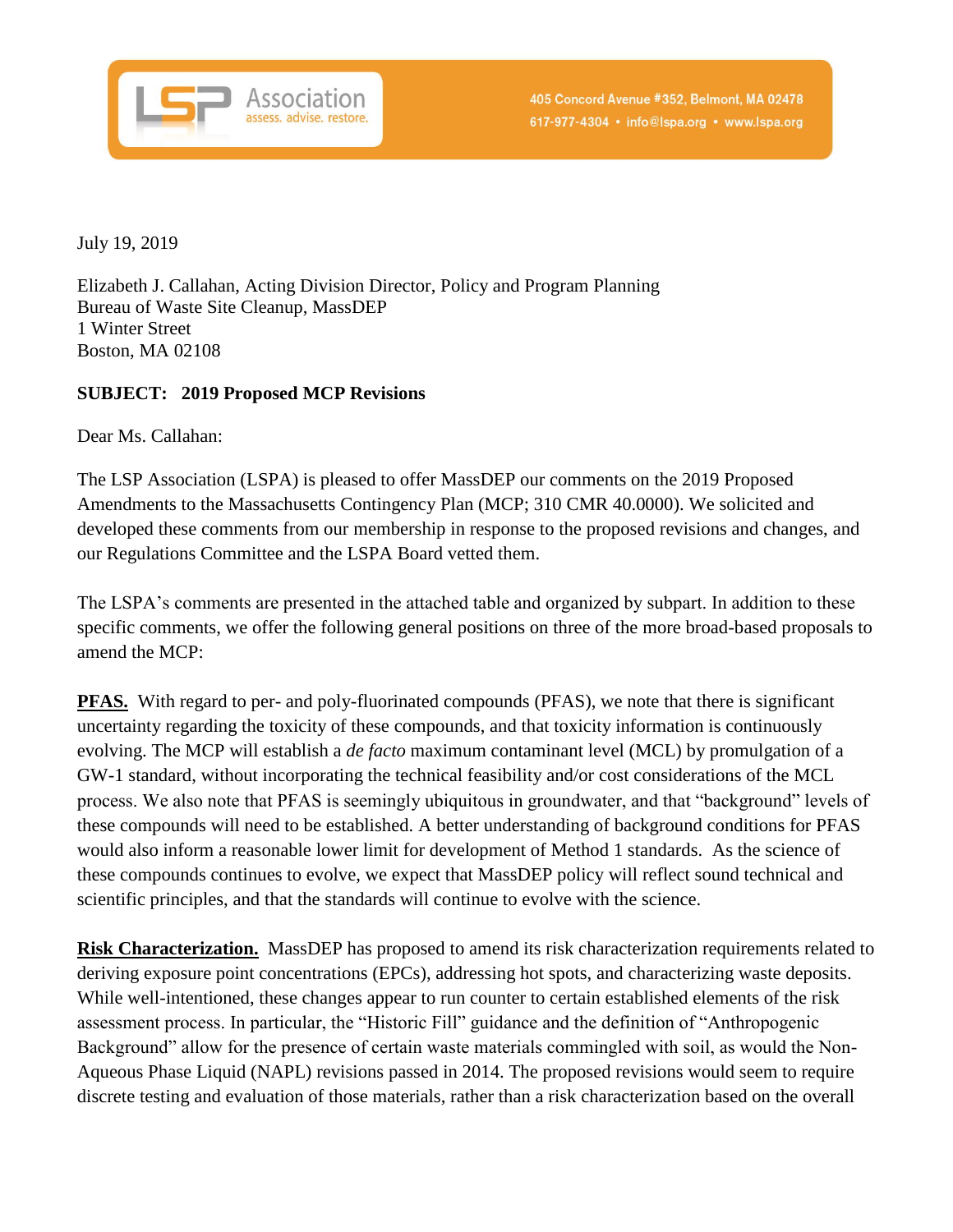

properties of a disposal site.

The explicit references to manufactured gas waste ignore other types of waste materials with diverse fate and transport properties, and seemingly eliminate elements of LSP judgment typically employed in these types of evaluations. The work of LSPs will address these topics, as always, by documenting the nature and extents of these affected media and their potential exposure and migration pathways.

There appears to be significant discrepancy in the proposed approaches for EPC development for various media, and the technical justification for the media-specific approaches is not always apparent. In some cases, the proposed approach contradicts existing MassDEP guidance. For example, the proposed changes for indoor air EPC development require either the derivation of an upper confidence limit (UCL) or maximum concentrations, but the recently finalized 2016 MassDEP Vapor Intrusion guidance (#WSC-16- 435: "Vapor Intrusion Guidance") allows arithmetic averaging.

Furthermore, the explicit requirement to employ UCL statistical methods will in many instances require additional data to achieve similar risk outcomes. MassDEP has referred to the statistical evaluation as being appropriate for "complex" sites, but that term raises additional questions as to what constitutes a "simple" or "complex" site in MassDEP's review and judgment. Simply setting an area threshold of 2,000 square feet undermines the LSP's ability to investigate a site in consideration of previous investigations and historical site information, prevents the LSP from applying many of the nature-andextent investigation techniques that have been applied and proven effective at sites since the inception of the MCP, and could potentially result in "sterile" Conceptual Site Models for the sake of a systematic sampling approach. Updated guidance and continuing education, rather than regulatory reform, may be a more effective means of addressing perceived deficiencies in the existing state of the practice.

**Transition Provisions.** The transition provisions provide for only a limited time to achieve compliance on a wide variety of topics. For sites nearing completion under the existing regulations, significant changes to risk assessment requirements could require a substantial amount of otherwise appropriate (under the current regulations) work to be redone, at a significant cost in terms of both time and money to achieve site closure. We ask that MassDEP re-evaluate the proposed timelines and consider allowing certain transitional provisions to phase in for sites currently past Phase I in the cleanup program.

As you are aware, the LSPA represents a majority of the approximately 500 Licensed Site Professionals practicing in the Commonwealth, as well as a range of affiliated professionals including attorneys, remediation and laboratory contractors, and a broad range of non-LSP engineers and scientists. Our members rely on good regulation as a basis for sound, protective cleanups which provide significant benefits to the Commonwealth. We look forward to working with MassDEP to continue to clean up the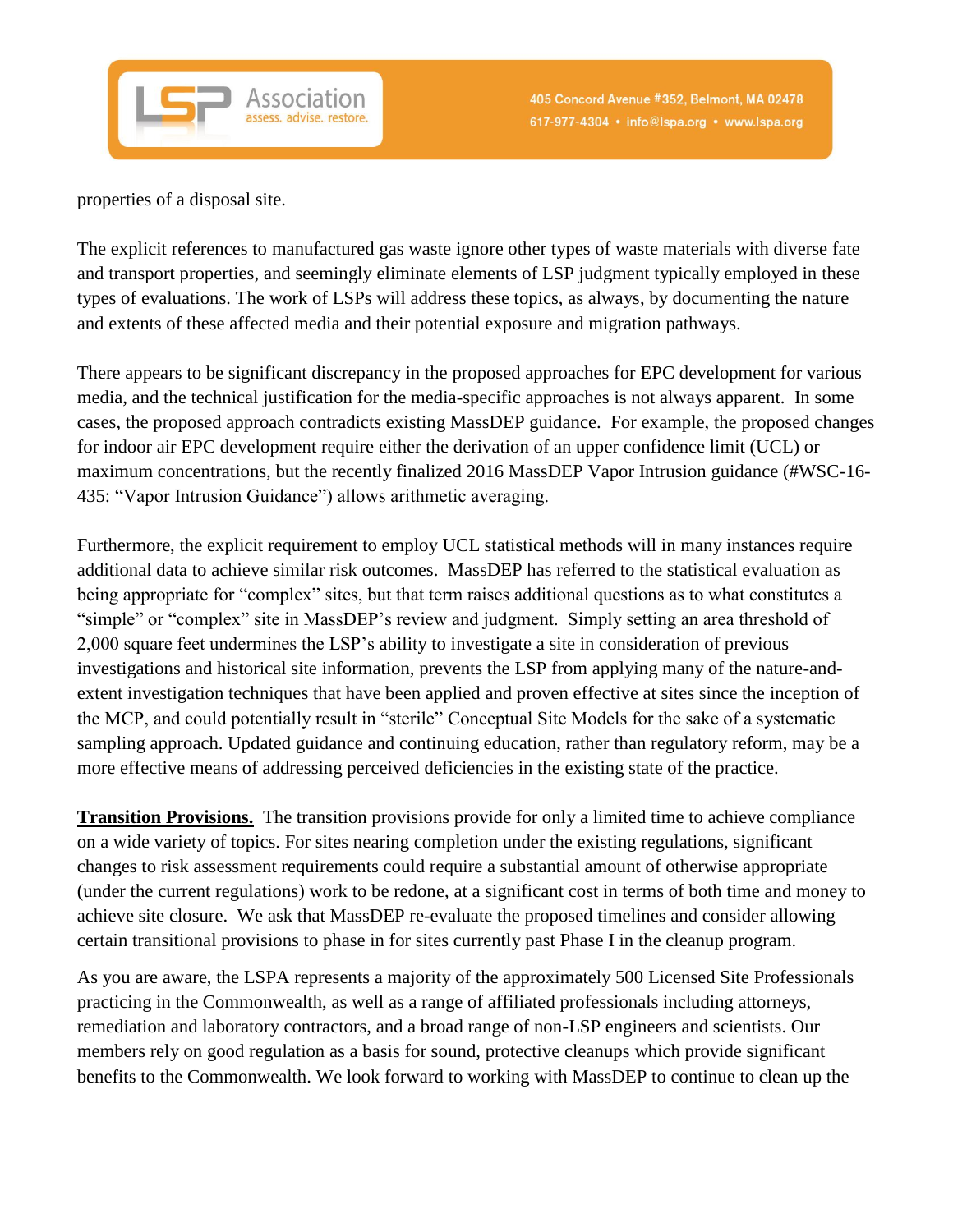

Commonwealth and manage environmental and public health risks in a proactive manner. Please feel free to contact us with any questions or comments.

Thank you for your consideration.

Sincerely, **THE LSP ASSOCIATION**

Wygel

Michele Paul, LSP<br>
President<br>
Executive Direction

Wendy Ple

**Executive Director**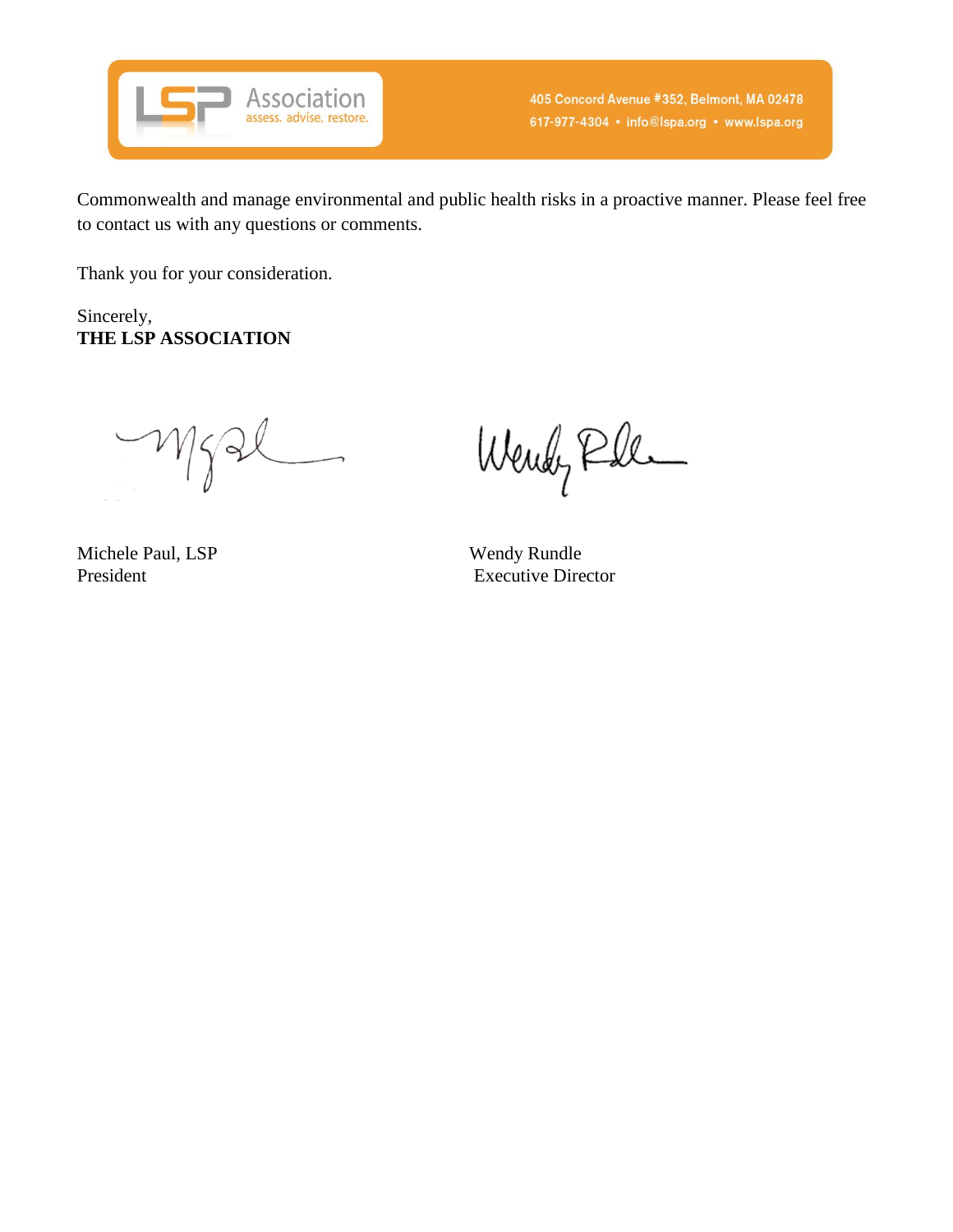

# **LSPA Comments on**

#### **2019 Proposed MCP Revisions – Proposed Amendments to the Massachusetts Contingency Plan, 310 CMR 40.0000**

Provided below are the LSP Association's detailed comments on the 2019 "Proposed MCP Revisions for Public Comment."

"Page No." refers to the pages in the 2019 Proposed MCP Revisions made available electronically in redline/strikeout format published in PDF.

"MCP Reference" refers to the new citations in the 2019 Proposed Revisions draft, unless otherwise noted.

The LSPA has made every effort to state the issue of concern, provide a specific example wherever possible, and propose suggested language changes where appropriate.

|             | <b>MCP Subpart A: General Provisions</b> |                                                                                                                                                                                                                                                                                                                                                                                                                                                                                                                                                                                                                                                                                                                        |  |  |
|-------------|------------------------------------------|------------------------------------------------------------------------------------------------------------------------------------------------------------------------------------------------------------------------------------------------------------------------------------------------------------------------------------------------------------------------------------------------------------------------------------------------------------------------------------------------------------------------------------------------------------------------------------------------------------------------------------------------------------------------------------------------------------------------|--|--|
| Page<br>No. | <b>MCP</b><br>Reference                  | <b>LSPA Comment</b>                                                                                                                                                                                                                                                                                                                                                                                                                                                                                                                                                                                                                                                                                                    |  |  |
|             | 40.0005                                  | Effective Dates: The LSPA proposes that MassDEP wait at least 90 days after publication for amendments (other than Reportable<br>Concentrations) to take effect. Although previous amendments have become effective after 60 days, the changes to Subpart I in particular<br>are likely to have substantial impacts on sites that are already approaching MCP closure. The extra 30 days would allow some of these sites<br>to achieve a Permanent Solution prior to the effective date. In particular, if these sites require an AUL with 30-day notice to record interest<br>holders, then 60 days would not be sufficient.                                                                                          |  |  |
| 15          | 40.0006                                  | Definition of Active Exposure Pathway Mitigation Measures (AEPMMs): The new definition limits AEPMMs intended to deal with vapor<br>intrusion issues as systems which create or maintain a negative pressure field to prevent or mitigate vapor intrusion. As a general comment,<br>we disagree with the approach of including a design standard in the definition of what is essentially a performance standard. In particular, this<br>definition excludes the Active Pressurization Techniques which are listed as options for Active Mitigation Systems in Section 3.4 of<br>MassDEP's Vapor Intrusion Guidance (Policy #WSC-16-435). The definition of AEPMMs should be revised to include active pressurization, |  |  |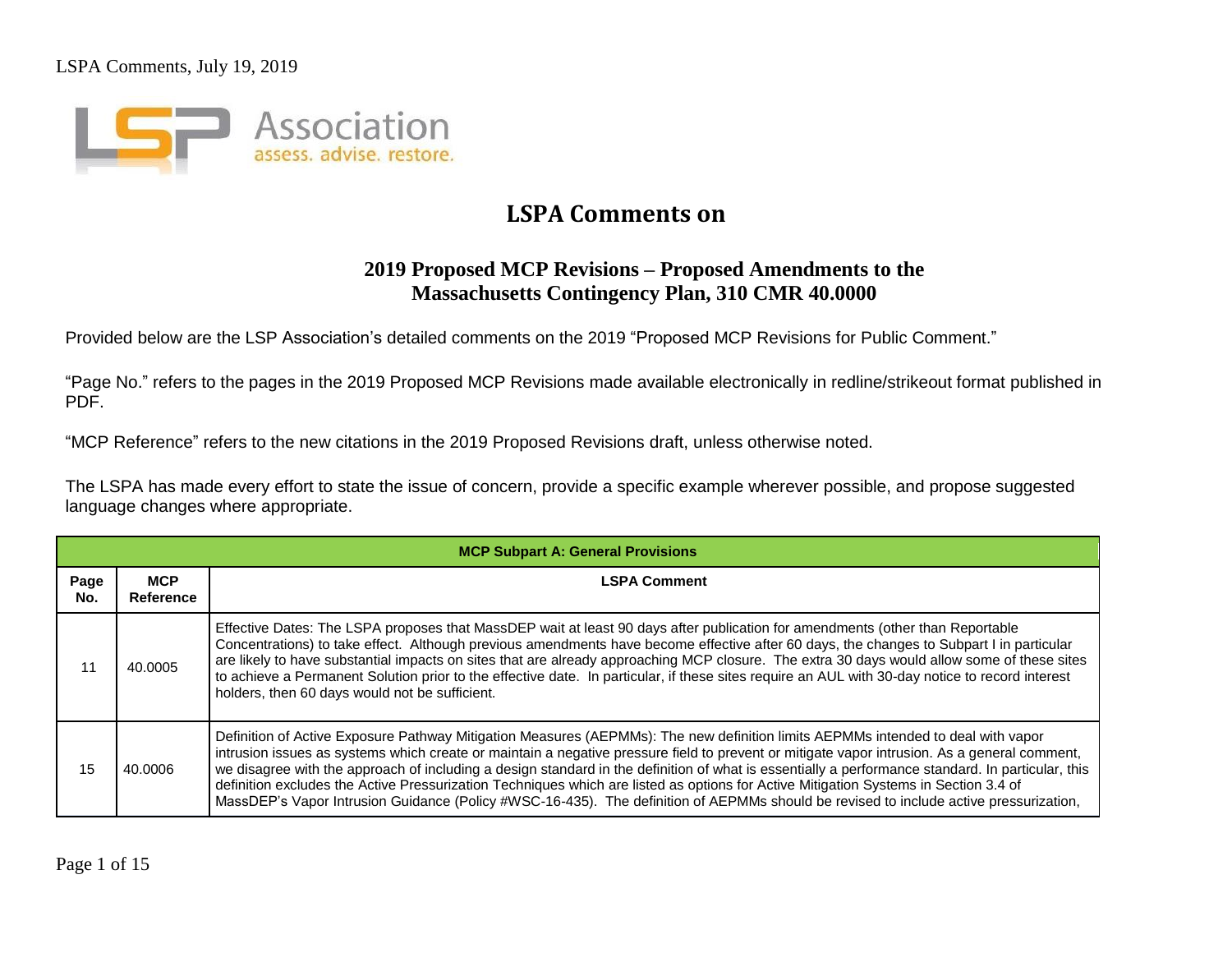|    |         | to be consistent with the Vapor Intrusion Guidance. We suggest building in adaptive management and flexibility by adding a third option for<br>the purpose of an AEPMM as "Such other mechanism that is consistent with response action performance standards, proposed by the LSP of<br>record and approved in writing by MassDEP."                                                                                                                                                                                                                                                                                                                                                                                                                                         |
|----|---------|------------------------------------------------------------------------------------------------------------------------------------------------------------------------------------------------------------------------------------------------------------------------------------------------------------------------------------------------------------------------------------------------------------------------------------------------------------------------------------------------------------------------------------------------------------------------------------------------------------------------------------------------------------------------------------------------------------------------------------------------------------------------------|
| 22 | 40.0006 | Consultant-of-Record is defined as "each consultant, other than a Licensed Site Professional, who provides professional servicesunless<br>and until such person notifies the Department in writing that he or she is no longer engaged or employed to provide such services" Could<br>MassDEP please provide examples of services a Consultant-of-Record might provide, and list the specific circumstances when it is<br>appropriate to have a Consultant-of-Record instead of an LSP? There is a BWSC form to resign as LSP; how does one resign as Consultant-<br>of-Record? What are the potential consequences if a Consultant-of-Record does not notify MassDEP in writing that he or she is no longer<br>engaged?                                                     |
|    |         | It is the LSPA's understanding that this definition and the definition of Audit Follow-up Plan were added to the MCP in 2014 and are intended<br>to only apply in those circumstances in which a PRP may receive an NOAF that identifies concerns whose resolution does not require that the<br>PRP hire an LSP. We are not sure that MassDEP achieved this goal because 40.1160(2)(c) requires that an Audit Follow-up Plan include the<br>seal of an LSP and 40.0015(3) identifies an Audit Follow-up Plan as an LSP Opinion. If not tethered to this concept, the definition of<br>"Consultant-of-Record" is overbroad and untenable- it could include every member of the LSP's team.                                                                                    |
|    |         | "Manufactured Gas Plant Waste and MGP Waste means tars, oil, coke, and other by-products formed in the coal gasification process"                                                                                                                                                                                                                                                                                                                                                                                                                                                                                                                                                                                                                                            |
| 34 | 40.0006 | Singling out a specific type of waste (MGP waste) for the addition of a specific definition would not appear to be necessary. These materials<br>do not have unique toxicity or mobility issues and can be appropriately addressed under the existing regulations. For example, "oil" is a very<br>well-studied form of OHM, and there are many regulations and guidance documents relating to oil (or non-aqueous phase liquid [NAPL]).<br>While oil and tar from MGP tend to be dense(D) NAPL (vs lighter petroleum LNAPL), MGP DNAPL and petroleum LNAPL are similar in many<br>ways, including some mobility similarities in the subsurface (i.e., mechanics of fluid flow through porous media) and chemical composition<br>(BTEX, PAHs, petroleum hydrocarbon ranges). |
|    |         | Of more concern is the subsequent revision requiring sampling of MGP Waste and comparing those results to Soil Upper Concentration<br>Limits. This is not currently required for petroleum NAPL sites, nor should it be. The proposed language suggests that "oil" from one source<br>should be treated differently than "oil" from another source, and this is not technically justified from either a fate and transport or toxicological<br>perspective.                                                                                                                                                                                                                                                                                                                  |
| 30 | 40.0006 | Definition of Hot Spot to include "areas of waste disposal, including but not limited to Manufactured Gas Plant Waste, shall be considered Hot<br>Spots." This will likely lead to UCLs being exceeded since a Hot Spot has to be treated as a separate exposure point and exposure points are<br>compared separately to UCLs. The LSPA expects that this will lead to more engineered barriers or fixation being required for a site to<br>achieve a permanent solution.                                                                                                                                                                                                                                                                                                    |
|    |         | Consider this another way: Is every area where wastes were disposed of going to be treated as a hot spot? Does that include C&D debris,<br>the barn that was buried in place, a knoll in the back 40 where materials accumulated over time? Are these areas no longer "areas of waste<br>disposal" when the waste is removed? Hot spots need to be relatable to measurable concentrations in environmental media, not to a<br>subjectively defined area. It is unclear to the LSPA what MassDEP is trying to accomplish. Aren't areas of waste disposal already<br>adequately addressed as "sources" that must meet the MCP requirements for source elimination and/or control?                                                                                              |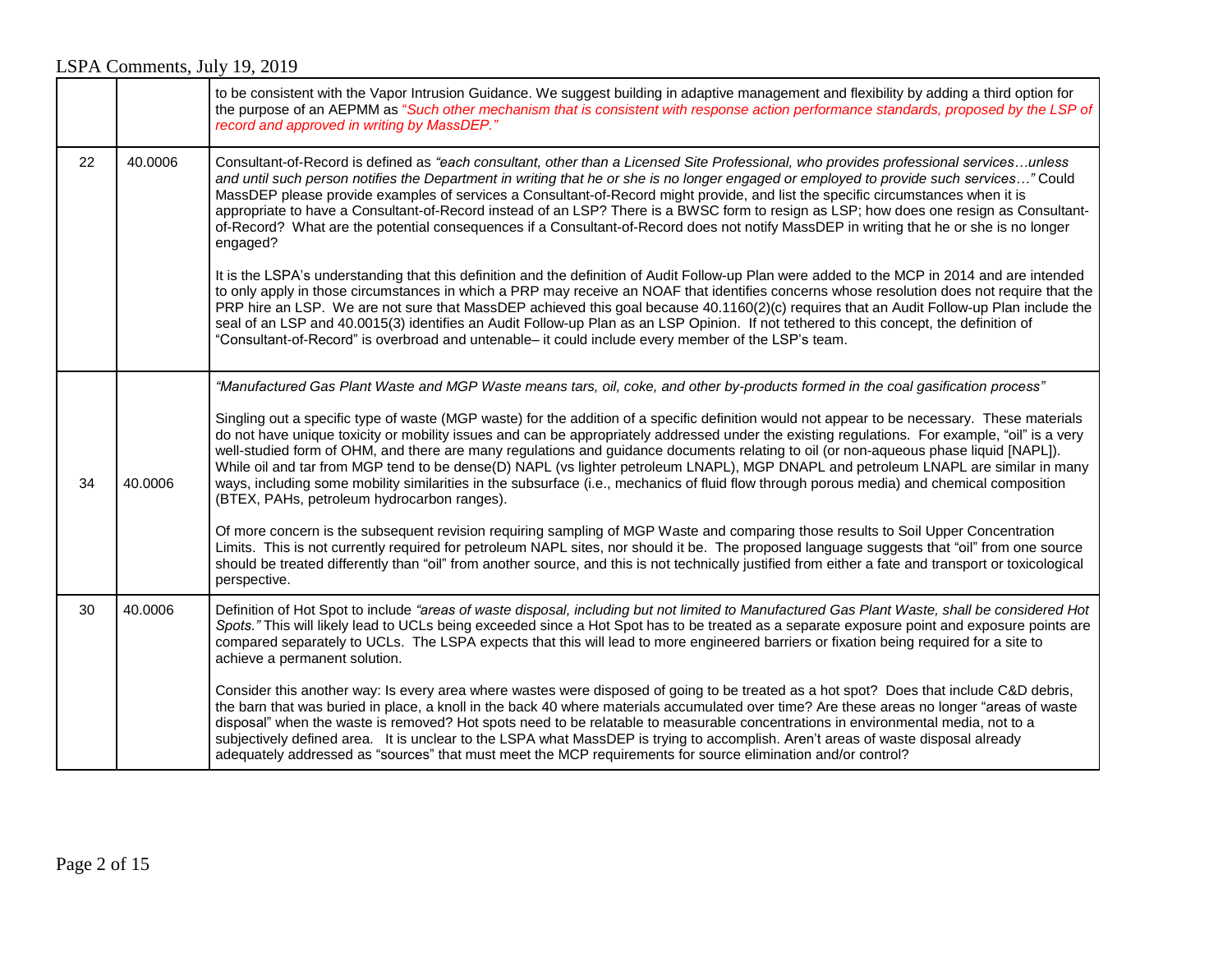| 30 | 40.0006 | Modification to "Hot Spot" definition. The term "areas of waste disposal" that has been added to the Hot Spot definition should have some<br>scale or size component and should also be a defined term. Without such perspective, the regulation revisions could compel one to address<br>tiny pockets of waste material (for example, thin layers or small isolated pockets of hardened tar which are commonly associated with former<br>MGPs) as individual little hot spots, with analytical data required for each little pocket or layer. The revisions need to allow for judgment on<br>the part of the LSP regarding a reasonable approach to developing EPCs for such heterogeneous deposits.<br>In addition, if the intent, as suggested by MassDEP during an LSPA presentation, is to address areas where waste is present as a discrete<br>layer/zone separate from soil, then the LSPA suggests the following language: in all cases, areas or zones of discrete waste, including but not<br>limited to MGP waste, shall be considered hot spots. Otherwise, as written, it suggests that the intent is to refer to waste disposal locations,<br>such as those referenced in the historic fill definition "municipal solid waste dump, burning dump, landfill, waste lagoon or other waste<br>disposal location." |
|----|---------|-------------------------------------------------------------------------------------------------------------------------------------------------------------------------------------------------------------------------------------------------------------------------------------------------------------------------------------------------------------------------------------------------------------------------------------------------------------------------------------------------------------------------------------------------------------------------------------------------------------------------------------------------------------------------------------------------------------------------------------------------------------------------------------------------------------------------------------------------------------------------------------------------------------------------------------------------------------------------------------------------------------------------------------------------------------------------------------------------------------------------------------------------------------------------------------------------------------------------------------------------------------------------------------------------------------------------------|
| 30 | 40.0006 | At a minimum, a definition of "waste," as used in this definition, needs to be added to the definitions section. In addition to the MGP Wastes<br>cited and defined, are waste sludges associated with plating operations to be included? How about waste oil released to the environment as<br>NAPL? How about released NAPL petroleum products? Released NAPL petroleum products, from tanks and other sources, are no longer<br>suitable for their intended use and could be considered "waste." Is it MassDEP's intention to include petroleum NAPLs in this definition such<br>that NAPL is a Hot Spot requiring sampling and analysis? MassDEP has yet to address risks associated with direct exposure to petroleum<br>NAPLs, but the proposed revision is not an appropriate way. Including petroleum NAPLs as "waste," and implementing this approach, would<br>also move the way petroleum NAPLs are regulated back to the pre-2014 regulation changes.                                                                                                                                                                                                                                                                                                                                                             |
| 35 | 40.0006 | As MassDEP rolls out requiring GPS coordinates for monitoring wells, please consider allowing .CSV files (or some other electronic format) to<br>be uploaded and automatically checked. Requiring hand entering of GPS coordinates into an RMR-like form would be cumbersome and<br>prone to errors.                                                                                                                                                                                                                                                                                                                                                                                                                                                                                                                                                                                                                                                                                                                                                                                                                                                                                                                                                                                                                          |
| 35 | 40.0006 | The LSPA suggests that MassDEP keep the current definition of Monitoring Well and instead add a provision requiring that all Monitoring<br>Wells used to support LSP Opinions have documented GPS coordinates. The thing itself is not different whether or not it has GPS<br>coordinates. Some discussion of phasing in this provision for new wells and managing of existing wells that are not already GPS located<br>should be considered.                                                                                                                                                                                                                                                                                                                                                                                                                                                                                                                                                                                                                                                                                                                                                                                                                                                                                |

| <b>MCP Subpart B: Organization and Responsibilities</b> |                         |                                                                                                                                                                                                                                                                                                                                                                                                                                                          |
|---------------------------------------------------------|-------------------------|----------------------------------------------------------------------------------------------------------------------------------------------------------------------------------------------------------------------------------------------------------------------------------------------------------------------------------------------------------------------------------------------------------------------------------------------------------|
| Page<br>No.                                             | <b>MCP</b><br>Reference | <b>LSPA Comment</b>                                                                                                                                                                                                                                                                                                                                                                                                                                      |
| 103                                                     | 40.0115                 | The LSPA supports this proposed revision related to sites with radioactive materials. The proposed language clarifies that MCP risk<br>assessment methods will not be used to evaluate risk to radionuclides at MCP sites; rather, MassDPH dose-based methods will be used.<br>This clarification removes the confusion that previously existed, as dose-based assessments yield different outcomes at these sites than an<br>MCP risk assessment would. |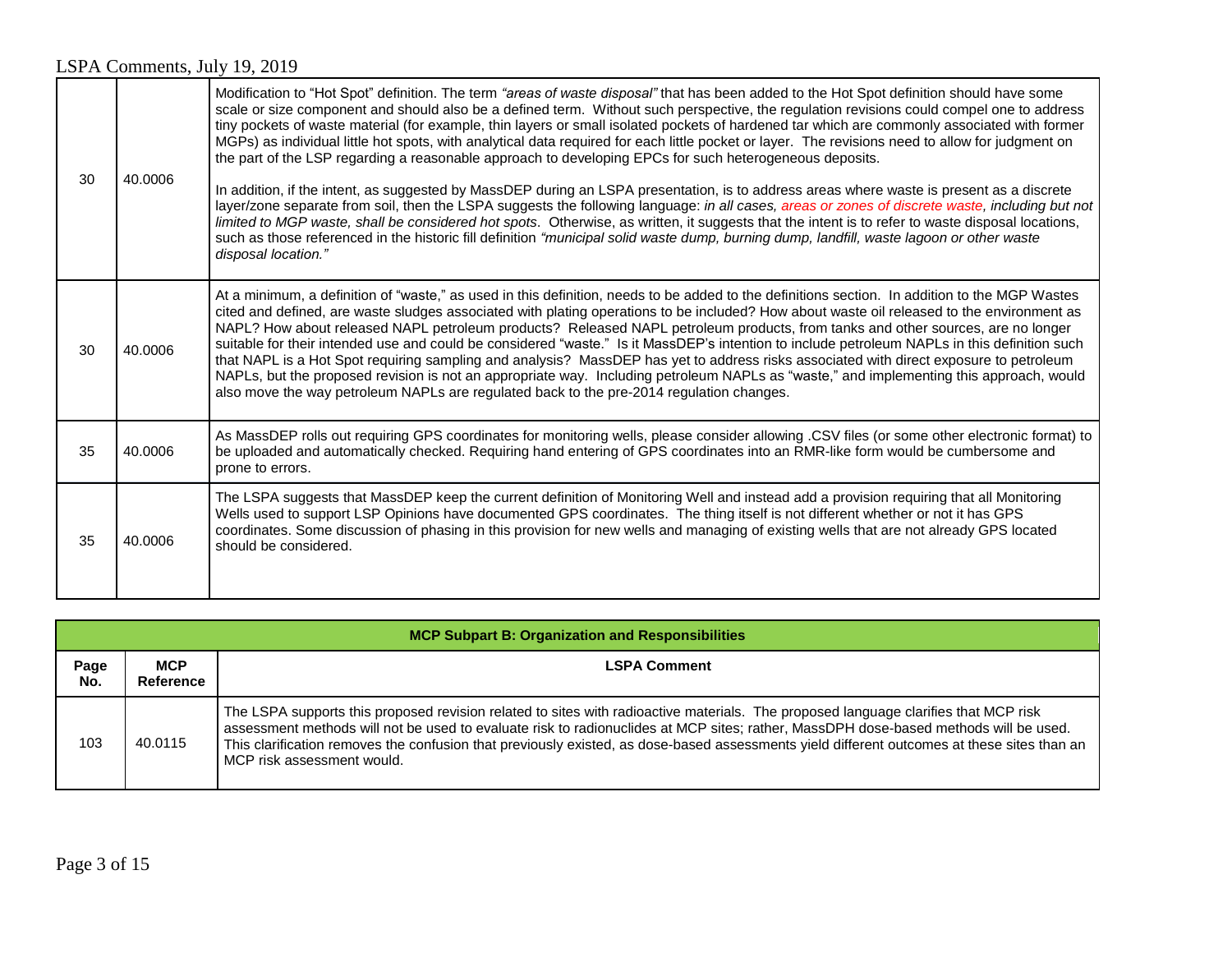| MCP Subpart C: Notification of Releases and Threats of Release of OHM; Identification and Listing of OHM |                                                   |                                                                                                                                                                                                                                                                                                                                                                                                                                                                                                                                                                                                                                                                                                   |  |
|----------------------------------------------------------------------------------------------------------|---------------------------------------------------|---------------------------------------------------------------------------------------------------------------------------------------------------------------------------------------------------------------------------------------------------------------------------------------------------------------------------------------------------------------------------------------------------------------------------------------------------------------------------------------------------------------------------------------------------------------------------------------------------------------------------------------------------------------------------------------------------|--|
| Page No.                                                                                                 | <b>MCP</b><br><b>Reference</b>                    | <b>LSPA Comment</b>                                                                                                                                                                                                                                                                                                                                                                                                                                                                                                                                                                                                                                                                               |  |
| 119                                                                                                      | 40.0313(2)                                        | The LSPA supports the intention of clarifying reporting obligations for Underground Storage Tanks. We recommend the following<br>edits: "(2) a release to the environment indicated by the presence of oil and/or hazardous material within ten feet of the exterior wall<br>of an Underground Storage Tank or ancillary piping,"                                                                                                                                                                                                                                                                                                                                                                 |  |
| Page 126                                                                                                 | 310 CMR 40<br>Subpart P;<br>310 CMR<br>40.0317(3) | The LSPA appreciates the scope of the issues raised by PFAS contamination and expects to work with MassDEP on the challenges<br>associated with regulating these compounds.                                                                                                                                                                                                                                                                                                                                                                                                                                                                                                                       |  |
| Page 137                                                                                                 | 310 CMR<br>40.0336(2)                             | Within 60 days of receipt of a Notice of Responsibility pursuant to 310 CMR 40.0336(1), the recipient shall provide the Department with<br>a written notice and relevant documentation that supports the recipient's belief that any of the following conditions are true:<br>the recipient is not a person described at 310 CMR 40.0331(1); (b) a release of oil or hazardous material did not actually<br>a.<br>occur; (c) conditions posing a threat or release did not actually occur; or (d) a release or threat of release which did occur did<br>not meet one or more sets of notification criteria set forth in 310 CMR 40.0300<br>The LSPA suggests replacing "belief" with "assertion." |  |

| MCP Subpart D: Preliminary Response Actions and Risk Reduction Measures |                         |                                                                                                                                                                                                                                                                                                                                                                                                                                                                                                                                        |  |
|-------------------------------------------------------------------------|-------------------------|----------------------------------------------------------------------------------------------------------------------------------------------------------------------------------------------------------------------------------------------------------------------------------------------------------------------------------------------------------------------------------------------------------------------------------------------------------------------------------------------------------------------------------------|--|
| Page No.                                                                | <b>MCP</b><br>Reference | <b>LSPA Comment</b>                                                                                                                                                                                                                                                                                                                                                                                                                                                                                                                    |  |
| 153                                                                     | 40.0441(1)(b)           | This section implies that a RAM cannot occur on any site where any portion of the site is subject to an IRA. The LSPA recommends<br>changing the language to "a Release Abatement Measure shall not be conducted at the portion of a disposal site where an Immediate<br>Response Action is required or ongoing, unless otherwise approved by the Department"<br>Does a presumptive approval of a plan for application of remedial additives under 40.0046 satisfy the need for the RAM to be<br>otherwise approved by the Department? |  |
| 162                                                                     | 40.0442(3)(b)           | The LSPA recommends that the language "completed prior to initiation of construction" be followed by "which would impede future<br>response actions".                                                                                                                                                                                                                                                                                                                                                                                  |  |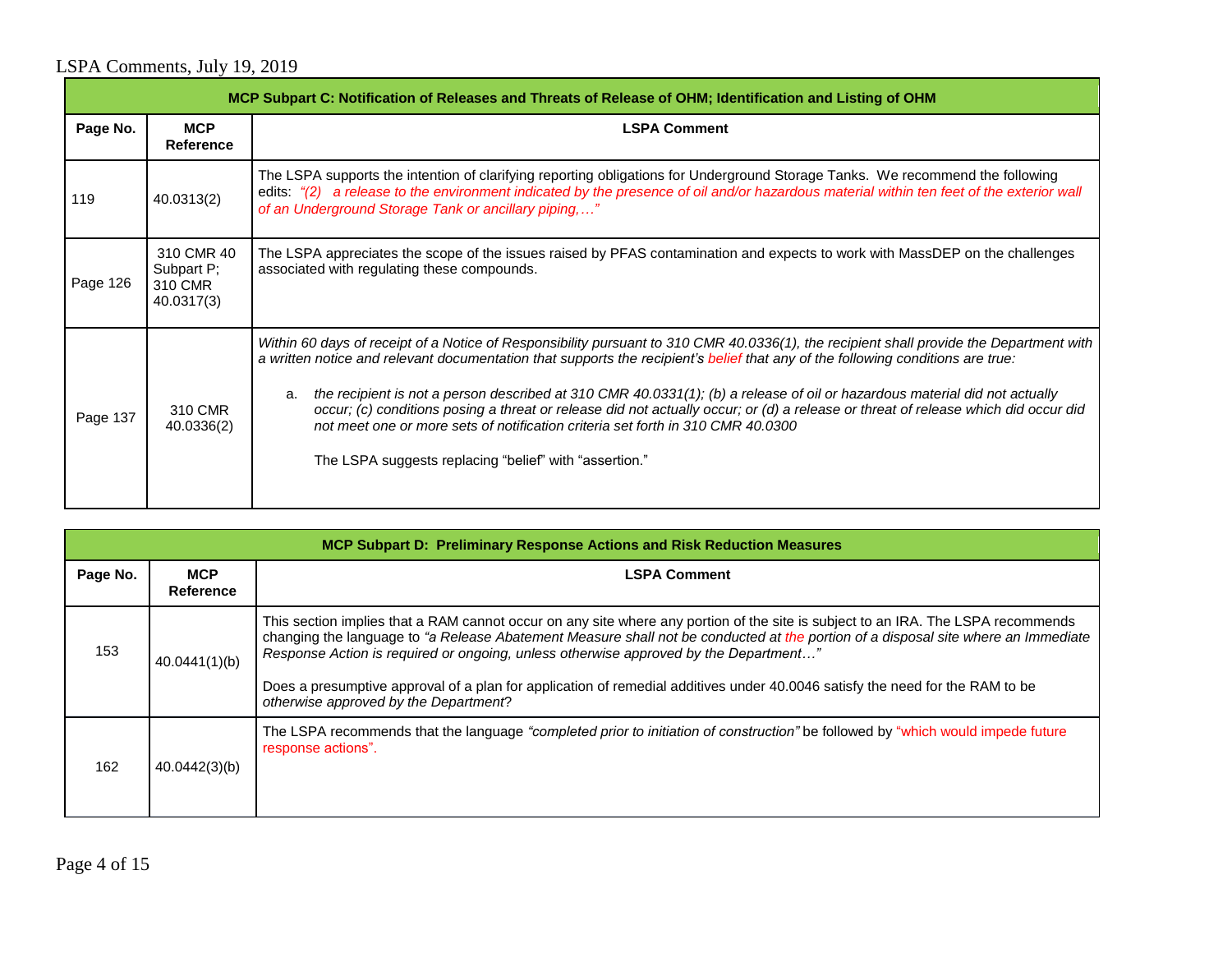|             | <b>MCP Subpart E: TIER CLASSIFICATION AND RESPONSE ACTION DEADLINES</b> |                                                                                                                                                                                                                                                                                                                                                                                                                                                                                                                                                                                                                                                                                                                                                                                                                                                                                                                                                        |  |  |
|-------------|-------------------------------------------------------------------------|--------------------------------------------------------------------------------------------------------------------------------------------------------------------------------------------------------------------------------------------------------------------------------------------------------------------------------------------------------------------------------------------------------------------------------------------------------------------------------------------------------------------------------------------------------------------------------------------------------------------------------------------------------------------------------------------------------------------------------------------------------------------------------------------------------------------------------------------------------------------------------------------------------------------------------------------------------|--|--|
| Page<br>No. | <b>MCP</b><br><b>Reference</b>                                          | <b>LSPA Comment</b>                                                                                                                                                                                                                                                                                                                                                                                                                                                                                                                                                                                                                                                                                                                                                                                                                                                                                                                                    |  |  |
| 186         | 40.0560(7)<br>(c)2                                                      | "(c) Contents of a Tier Classification Extension Submittal. The Tier Classification Extension Submittal shall consist of the following: 2. a<br>description of the status of response actions, including a plan and a proposed schedule for implementing such plan, which details the<br>steps that will be taken in order to achieve, at a minimum, a Temporary Solution, if not already achieved, at the disposal site pursuant to<br>310 CMR 40.1000 within one year of the effective date of the Tier Classification Extension, and a schedule for achieving a Permanent<br>Solution, if feasible;"                                                                                                                                                                                                                                                                                                                                                |  |  |
|             |                                                                         | The LSPA requests that "one year" be changed to "two years." Per 40.0560(7)(d)(2), "Unless otherwise specified by the Department, the<br>Extension shall be effective for a period of two years beyond the effective date of the Tier Classification Extension;" therefore, for<br>consistency and simplicity the deadline to achieve a Temporary Solution after a Tier Classification Extension should also be two years.                                                                                                                                                                                                                                                                                                                                                                                                                                                                                                                             |  |  |
| 187         | 40.0560(7)(h)                                                           | "(h) Tier Classification Extension for Remedial Actions after a Permanent Solution Statement has been Submitted. A Tier Classification<br>Extension Submittal submitted to the Department pursuant to 310 CMR 40.1067(4)(c) and 310 CMR 40.1067(5)(c) shall take effect on<br>the date the Tier Classification is received by the Department and unless otherwise specified by the Department, shall be effective for a<br>period of two years. An RP, PRP or Other Person shall notify the Department pursuant to 310 CMR 40.0560(7) if additional extensions are<br>required thereafter."<br>Please add the word "Extension" after "shall take effect on the date the Tier Classification" to prevent confusion.                                                                                                                                                                                                                                     |  |  |
|             |                                                                         |                                                                                                                                                                                                                                                                                                                                                                                                                                                                                                                                                                                                                                                                                                                                                                                                                                                                                                                                                        |  |  |
| 187         | 40.0560(7)                                                              | There are currently no provisions for reclassifying a site after Tier Classification has expired. The LSPA believes that some direction<br>should be provided for this situation, even if it requires contacting MassDEP to establish a new site specific timeline. Suggested wording:<br>"Tier Classification Extension for Remedial Actions after the expiration of Tier Classification. A Tier Classification Extension Submittal<br>submitted to the Department pursuant to 310 CMR 40.1067(4)(c) and 310 CMR 40.1067(5)(c) following the expiration of an existing Tier<br>Classification shall take effect on the date the Tier Classification Extension Submittal is received by the Department and, unless otherwise<br>specified by the Department, shall be effective for a period of two years. An RP, PRP or Other Person shall notify the Department<br>pursuant to 310 CMR 40.0560(7) if additional extensions are required thereafter." |  |  |
| 187         | 40.0560(7)(d)                                                           | The LSPA applauds the changes to the Tier Classification (TC) requirements, which generally simplify what had become a complex<br>process after the 2014 amendments. However, the LSPA believes the approach should be to remove Tier Classification Extension<br>requirements under Temporary Solution Status. This would remove confusion, administrative burden, and decrease transition<br>requirements for sites currently under Temporary Solution.                                                                                                                                                                                                                                                                                                                                                                                                                                                                                              |  |  |
| 187         | 40.0560(7)(h)                                                           | Suggested addition in red for clarity:<br>(h) Tier Classification Extension for Remedial Actions after a Permanent Solution Statement has been Submitted if required pursuant to<br>310 CMR 40.1067(4)(c), 310 CMR 40.1067(5)(c), or 310 CMR 40.1067(6)(a). A Tier Classification Extension Submittal submitted to the<br>Department pursuant to 310 CMR 40.1067(4)(c), 310 CMR 40.1067(5)(c), and 310 CMR 40.1067(6)(a) shall take effect on the date the<br>Tier Classification Extension is received by the Department and unless otherwise specified by the Department, shall be effective for a<br>period of two years. An RP, PRP or Other Person shall notify the Department pursuant to 310 CMR 40.0560(7) if additional extensions are<br>required thereafter.                                                                                                                                                                                |  |  |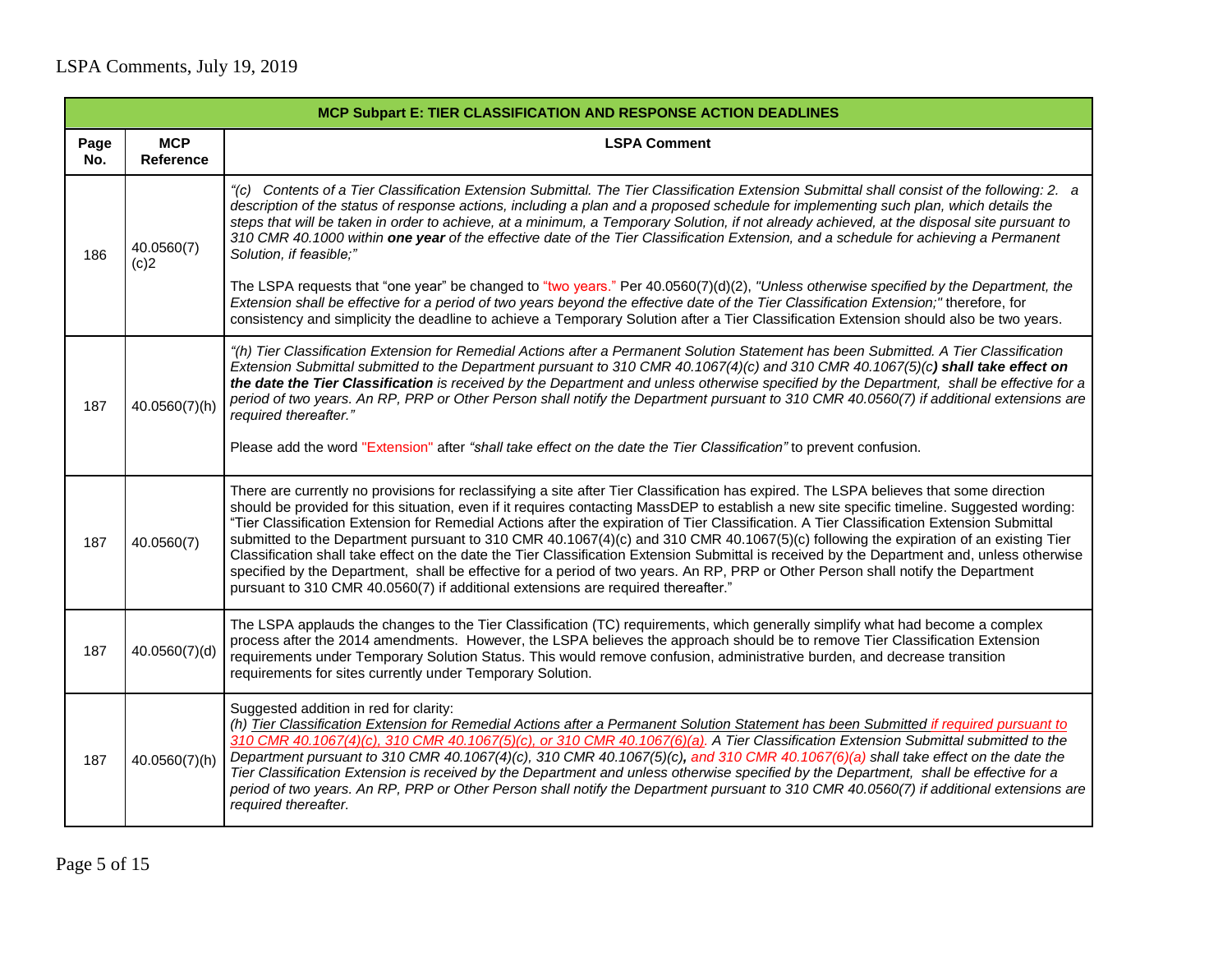|      | <b>MCP Subpart H: Comprehensive Response Actions</b> |                                                                                                                                                                                                                                                                                                                                                                                                                                                                                                                                                                                                                                                                                                                                                                                                                                                                                                                                                                                                                                                                                                                                            |  |  |
|------|------------------------------------------------------|--------------------------------------------------------------------------------------------------------------------------------------------------------------------------------------------------------------------------------------------------------------------------------------------------------------------------------------------------------------------------------------------------------------------------------------------------------------------------------------------------------------------------------------------------------------------------------------------------------------------------------------------------------------------------------------------------------------------------------------------------------------------------------------------------------------------------------------------------------------------------------------------------------------------------------------------------------------------------------------------------------------------------------------------------------------------------------------------------------------------------------------------|--|--|
| Page | <b>MCP</b>                                           | <b>LSPA Comment</b>                                                                                                                                                                                                                                                                                                                                                                                                                                                                                                                                                                                                                                                                                                                                                                                                                                                                                                                                                                                                                                                                                                                        |  |  |
| No.  | Reference                                            |                                                                                                                                                                                                                                                                                                                                                                                                                                                                                                                                                                                                                                                                                                                                                                                                                                                                                                                                                                                                                                                                                                                                            |  |  |
| 200  | 40.0859                                              | Quantitative remedial goals are necessary to evaluate the feasibility of remedial action alternatives to reduce exposure to OHM by human and/or<br>ecological receptors and impacts to drinking water source areas at a portion or portions of the disposal site to achieve or approach a Permanent<br>Solution at such portion(s) of a disposal site. The outcomes listed in 40.0860 (1) all have quantitative goals that are used to undertake the<br>feasibility evaluation, except 40.1003(7)(a)2., which has proven to be an issue for compliance based on recent NOAFs where MassDEP<br>considered the evaluation of the feasibility of removing NAPL with micro-scale mobility to be inadequate. This concern can be traced to the fact<br>that there are no established endpoints upon which to determine if the required goal is met.                                                                                                                                                                                                                                                                                             |  |  |
|      |                                                      | How are quantitative criteria for the subject evaluation to be determined for these materials? Is MassDEP suggesting that an arbitrary reduction<br>in risk be used, such as a percentage reduction from current risk? That could be quantified. Maybe some sort of barrier that limits exposure is<br>evaluated or some arbitrary percent reduction in mass is assumed to allow one to undertake the evaluation? This "remediation for remediation<br>sake" needs to be rethought or more direction is needed as to how the endpoint criteria are to be determined, if this feasibility study is to be<br>undertaken and comply with 40.0860.                                                                                                                                                                                                                                                                                                                                                                                                                                                                                             |  |  |
| 200  | 40.0859(5)                                           | The LSPA is concerned about the unintended consequences of this proposed added regulation. For example, there is risk assessment guidance<br>on how a risk characterization to support a Partial Permanent Solution must not overlook cumulative site risk. Without more clarity on<br>MassDEP's intent here, it feels like a similar slippery slope could arise where more focused, limited risk reduction measures are implemented<br>at a "portion of the disposal site," but the cumulative site risk or comprehensive site closure approach becomes muddled or lost. The LSPA<br>thinks the regulations for addressing Substantial Hazards or Imminent Hazards are sufficient to require a more focused remedy for the more<br>pressing exposure issues, and this proposed regulation is unnecessary.                                                                                                                                                                                                                                                                                                                                 |  |  |
| 218  | 40.0898(b)                                           | "(b) except as provided at 310 CMR 40.0898(1)(c), for a disposal site with a Temporary Solution where Active Operation and Maintenance is<br>not being conducted, a Post-temporary Solution Status Report shall be submitted to the Department within one year of receipt by the Department<br>of the Temporary Solution Statement and annually thereafter until a Permanent Solution is achieved and where applicable, an annual Status<br>Report may be combined with the Periodic Review of the Temporary Solution Opinion required pursuant to 310 CMR 40.1050(4)(b);"<br>Clarification is needed on how this will be handled at existing sites.<br>When will the first annual Status Report be due if the Temporary Solution was submitted over a year before?<br>Will RPs of current Temporary Solution Sites be notified that they are now required to submit annual status reports in addition to the<br>five year Periodic Review?<br>If a site is in Temporary Solution and a status report is now required, what is the transition provision applicable to these sites?                                                         |  |  |
| 218  | 40.0898(c)<br>&<br>40.0898(e)                        | "(c) for a disposal site with a Temporary Solution where Active Operation and Maintenance is not being conducted, persons conducting response<br>actions may seek to reduce the frequency of Post-temporary Solution Status Reports to less than an annual frequency upon approval by the<br>Department of a proposal that provides a reduced frequency in number of years not to exceed five and the justification for such frequency based<br>on considerations including but not limited to the stability of disposal site conditions, and current and foreseeable disposal site risk, provided<br>that:" "(e) the submittal of Post-temporary Solution Status Reports at the frequency specified at 310 CMR 40.0898(a) through (c) shall have the<br>effect of maintaining a Tier Classification Extension obtained pursuant to 310 CMR 40.0560(7) for the duration that such Status Reports are<br>submitted to the Department."<br>Per 40.0560(7)(d)2. "Unless otherwise specified by the Department, the Extension shall be effective for a period of two years beyond the<br>effective date of the Tier Classification Extension;" |  |  |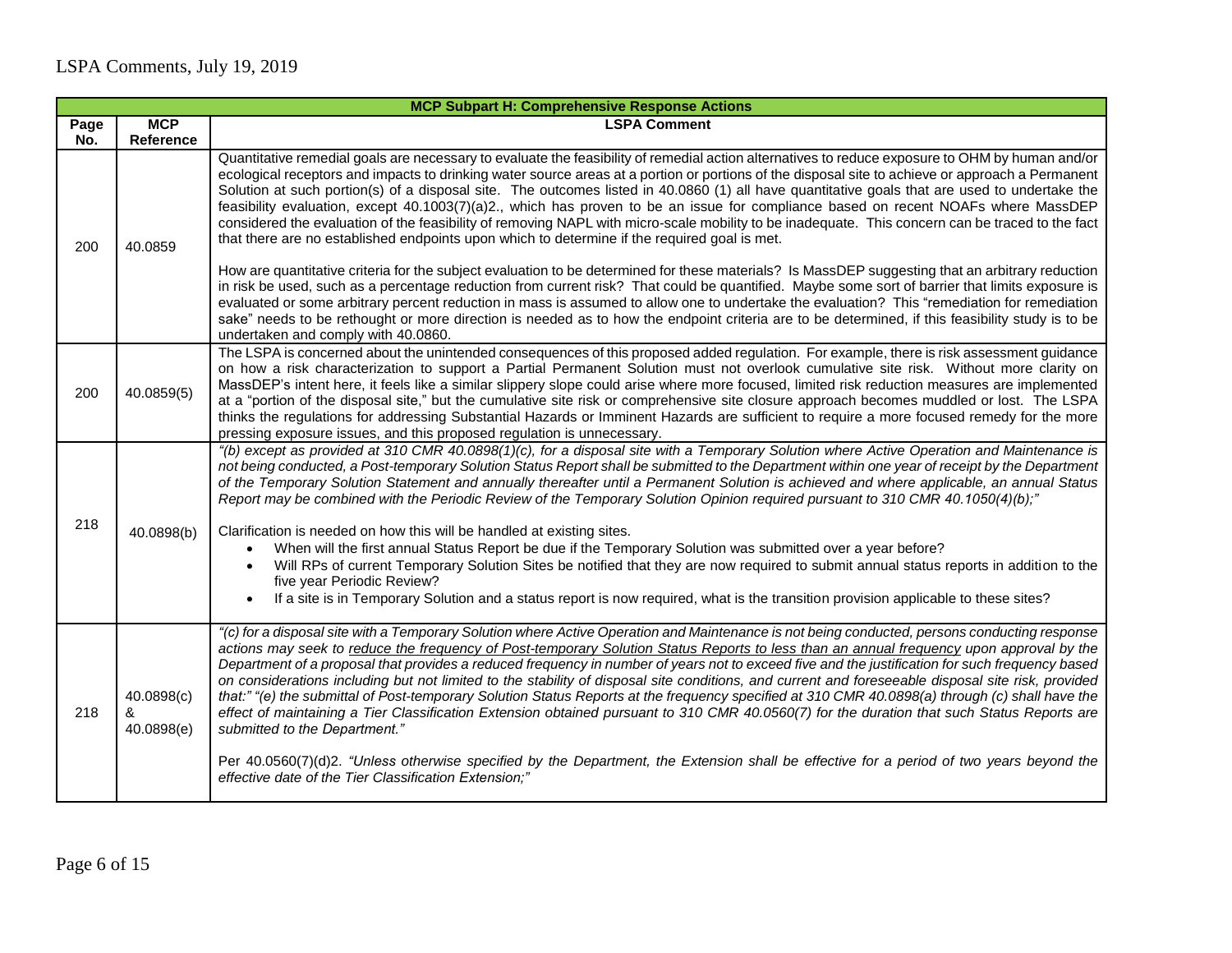| Clarification is needed on how Tier Classification Extensions would now work for Temporary Solution sites where Post-Temporary Solution<br>Status Reports are reduced to a frequency of less than every two years. Would the Tier Extension be valid for more than two years? If so, to<br>aid with tracking, the LSPA suggests that MassDEP could add the Tier Classification expiration date to the Searchable Sites Page.                                                                                        |
|---------------------------------------------------------------------------------------------------------------------------------------------------------------------------------------------------------------------------------------------------------------------------------------------------------------------------------------------------------------------------------------------------------------------------------------------------------------------------------------------------------------------|
| The LSPA prefers that the added process of Tier Classification Extensions not be added to Temporary Solution sites that are compliant with<br>required status report submittals. However, if the Tier Classification Extension is retained, MassDEP needs to ensure that such Tier Extensions<br>will extend beyond 2 years. A suggestion is to make the Tier Extension schedule the same as the Post -Temporary Solution Status Reports,<br>and these status reports at no less than 2 years or more than 5 years. |

|      | <b>MCP Subpart I: Risk Characterization</b> |                                                                                                                                                                                                                                                                                                                                                                                                                                                                                                                                                                                                                                                                                                                                                           |  |  |
|------|---------------------------------------------|-----------------------------------------------------------------------------------------------------------------------------------------------------------------------------------------------------------------------------------------------------------------------------------------------------------------------------------------------------------------------------------------------------------------------------------------------------------------------------------------------------------------------------------------------------------------------------------------------------------------------------------------------------------------------------------------------------------------------------------------------------------|--|--|
| Page | <b>MCP</b>                                  | <b>LSPA Comment</b>                                                                                                                                                                                                                                                                                                                                                                                                                                                                                                                                                                                                                                                                                                                                       |  |  |
| No.  | Reference                                   |                                                                                                                                                                                                                                                                                                                                                                                                                                                                                                                                                                                                                                                                                                                                                           |  |  |
| 225  | 40.0924<br>(6)(c)6.a                        | "6. It has been demonstrated through adequate characterization of horizontal migration that groundwater petroleum hydrocarbon<br>concentrations are: a. not detected at or above analytical limits appropriate for a GW-1 area at the downgradient edge of the plume, at least<br>1,000 feet from the Public Water Supply well(s); and"<br>Please clarify what is meant by "analytical limits appropriate for a GW-1 area." The LSPA suggests a revision to "not detected at or above                                                                                                                                                                                                                                                                     |  |  |
|      |                                             | analytical limits that are able to detect Method 1 GW-1 standards and/or drinking water standards"                                                                                                                                                                                                                                                                                                                                                                                                                                                                                                                                                                                                                                                        |  |  |
| 225  | 40.0924<br>(6)(c)8)                         | Groundwater exposure points - with respect to GW-1 areas, it is possible that one could have a potential EPC that is less than GW-1<br>standards and/or does not pose a risk in excess of MCP risk management criteria; this is covered elsewhere in the MCP. Therefore, the<br>LSPA recommends that this clause be deleted.                                                                                                                                                                                                                                                                                                                                                                                                                              |  |  |
| 226  | 40.0924<br>(10)(b)                          | "(b) Exposure Points shall be identified considering the life history of potential ecological receptors, potential human activities and uses,, the<br>timing of the exposure and the potential for short-term effects from the contaminants of concern."<br>There are two commas after "uses."                                                                                                                                                                                                                                                                                                                                                                                                                                                            |  |  |
| 227  | 40.0926-<br>general                         | Every medium seems to have a different EPC specified - this is an inconsistent approach that does not make sense statistically or from an<br>exposure perspective. The goal of EPC development should be to have a statistically defensible, adequate and representative EPC that is<br>appropriate for exposure point and receptor. There is no basis for the EPC for wildlife differing from that used for a human, or why the<br>average is adequate for a sediment EPC but not for a soil EPC. The proposed regulations mandate the use of a maximum, upper confidence<br>limit and average; this approach will be confusing to practitioners and may not necessarily result in a conservative estimate of the EPC as<br>required by the regulations. |  |  |
| 228  | 40.0926<br>(2)                              | The discussion regarding adequate site characterization, sampling design and size belongs in section 40.0830, "Phase II - Comprehensive<br>Site Assessment." These types of issues/information should be contemplated well in advance of the performance of the Risk<br>Characterization, and the performance standards for defining the N&E of OHM, Site boundaries, and performing an analysis of the available<br>data are also required as part of the Phase II. This highlights the need to have the risk assessor involved in designing the sampling program<br>to ensure adequacy for EPCs.                                                                                                                                                        |  |  |
| 228  | 40.0926<br>(2)                              | Please clarify what type of statistical (or otherwise) "justifications" for sample size adequacy, considering variability and distribution, should be<br>provided?                                                                                                                                                                                                                                                                                                                                                                                                                                                                                                                                                                                        |  |  |
| 229  | 40.0926<br>(8)(a)2(a)(ii)                   | Please clarify that the 95 <sup>th</sup> percentile parametric upper confidence limit on the mean can also be used for normal distributions, not just lognormal<br>or gamma.                                                                                                                                                                                                                                                                                                                                                                                                                                                                                                                                                                              |  |  |
| 229  | 40.0926(8)<br>(a)(2)                        | The term Upper Confidence Limit (UCL) has statistical precedent. By requiring UCLs be considered as EPCs, there will be confusion with the<br>acronym since it is identical to the MCP Upper Concentration Limit (UCL). The LSPA urges MassDEP to consider revising the MCP UCL to                                                                                                                                                                                                                                                                                                                                                                                                                                                                        |  |  |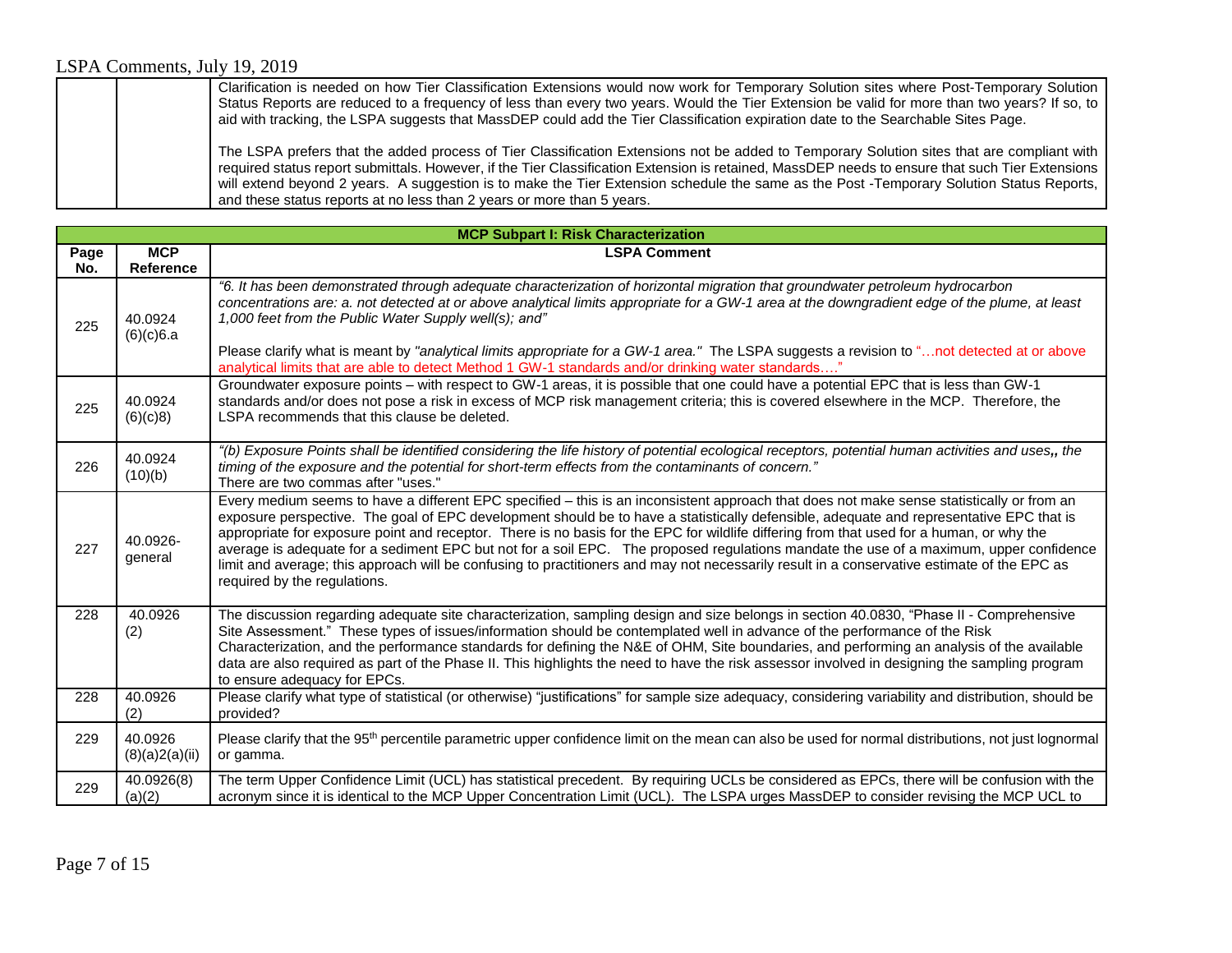|     |                      | some other term; perhaps Upper Bound Concentration (UBC) or Upper Contaminant Concentration (UCC)? The MCP "UCL" is not in the<br>statute, so this could be addressed with the current round of MCP changes.                                                                                                                                                                                                                                                                                                                                                                                                                                                                                                                                                                                                                                                                                                                                                |
|-----|----------------------|-------------------------------------------------------------------------------------------------------------------------------------------------------------------------------------------------------------------------------------------------------------------------------------------------------------------------------------------------------------------------------------------------------------------------------------------------------------------------------------------------------------------------------------------------------------------------------------------------------------------------------------------------------------------------------------------------------------------------------------------------------------------------------------------------------------------------------------------------------------------------------------------------------------------------------------------------------------|
|     |                      | "3. demonstration that contaminant concentrations are not detected at or above analytical limits appropriate for a GW-1 area at the<br>downgradient edge of the plume, at least 1,000 feet from the Public Water Supply well;"                                                                                                                                                                                                                                                                                                                                                                                                                                                                                                                                                                                                                                                                                                                              |
| 229 | 40.0926(7)           | Please clarify what is meant by "analytical limits appropriate for a GW-1 area.                                                                                                                                                                                                                                                                                                                                                                                                                                                                                                                                                                                                                                                                                                                                                                                                                                                                             |
|     |                      | Perhaps revise to "not detected at or above analytical limits that are able to detect Method 1 GW-1 standards and/or drinking water<br>standards"                                                                                                                                                                                                                                                                                                                                                                                                                                                                                                                                                                                                                                                                                                                                                                                                           |
|     |                      | (a) "Groundwater Exposure Point Concentrations shall be determined for each wellhead (including each monitoring well) and the nearest tap<br>of a supply well screened within the horizontal and vertical distribution of the oil and/or hazardous material in groundwater (see (40.0924)"                                                                                                                                                                                                                                                                                                                                                                                                                                                                                                                                                                                                                                                                  |
| 229 | 40.0926(7)<br>(a)    | The LSPA observes that there appears to be a "blending" of groundwater EPC development for Method 1/2 and Method 3 risk<br>characterizations, and we request more clarity/specificity. For example, the MCP is explicit [40.0924(2)(a)(1)] that for Method 1/2 risk<br>characterizations, the groundwater exposure point shall be the resource itself, as measured at each wellhead. The 1995 Risk Guidance<br>(WSC/ORS-95-141, Section 5.8.1) is also explicit that for Method 1, each well is considered an exposure point, and that averaging across<br>wells is not acceptable for Method 1. In practice under Method 3, each wellhead is compared to drinking water standards in GW-1 areas, if<br>applicable. Under Method 3 in non-drinking water areas, it is common to average across wells to develop a representative EPC for certain<br>exposure scenarios, for example a construction worker where an excavation can encompass a broader area. |
|     |                      | The LSPA proposes the following revised language:<br>40.0926(7)(a): "For Method 1 or Method 2 risk characterization, groundwater Exposure Point Concentrations shall be determined for<br>each wellheadFor Method 3 risk characterization, groundwater Exposure Point Concentrations shall be determined based on<br>site-specific conditions, and potential current and future exposures."                                                                                                                                                                                                                                                                                                                                                                                                                                                                                                                                                                 |
|     |                      | Then 40.0926(7)(b) [[which is currently shown as another "(a)"]], can further provide detail on deriving a conservative groundwater<br>EPC under Method 3.                                                                                                                                                                                                                                                                                                                                                                                                                                                                                                                                                                                                                                                                                                                                                                                                  |
| 229 | 40.0926(7)<br>(c)    | Groundwater EPCs: If residual soil contamination can cause higher future groundwater concentrations than those present, then it is a source,<br>and needs to be controlled/mitigated etc. regardless of EPC considerations                                                                                                                                                                                                                                                                                                                                                                                                                                                                                                                                                                                                                                                                                                                                  |
| 229 | 40.0926(8)<br>(a)    | Soil EPCs: See previous comments regarding requirements for justification of sampling approach as a part of RC versus as part of earlier<br>sections or points in the process, such as defining nature and extent/investigation considerations.                                                                                                                                                                                                                                                                                                                                                                                                                                                                                                                                                                                                                                                                                                             |
|     |                      | Also, the LSPA requests that further clarification be provided regarding what type of justification/documentation is necessary.                                                                                                                                                                                                                                                                                                                                                                                                                                                                                                                                                                                                                                                                                                                                                                                                                             |
| 229 | 40.0926(8)<br>(a)(1) | The LSPA believes that exposure point calculations should follow site assessment, and should be grounded in CSM principals (what was<br>released, how, and what pathways are potentially affected) rather than an arbitrary cutoff for release size (i.e., 2,000 square feet). Fate and<br>transport characteristics should govern the risk assessment, rather than a cut-and-dried standard.                                                                                                                                                                                                                                                                                                                                                                                                                                                                                                                                                               |
| 229 | 40.0926(8)<br>(a)2   | Is the "systematic" approach now being considered the default (which will be interpreted as required) at all "complex" sites the same approach<br>required for TSCA Sites? The nature of the sampling plan should be selected based on site-specific considerations, using defensible<br>technical judgment.                                                                                                                                                                                                                                                                                                                                                                                                                                                                                                                                                                                                                                                |
|     | 40.0926(8)           | 1. "At disposal sites where the contamination originated from a discrete source and remains localized within an area less than 2,000 square<br>feet, judgmental sampling of locations where OHM contamination most likely to be present shall be acceptable"                                                                                                                                                                                                                                                                                                                                                                                                                                                                                                                                                                                                                                                                                                |
| 229 | (a)(1)               | The word "soil" should be inserted as follows: "At disposal sites where the soil contamination originated from a discrete source"                                                                                                                                                                                                                                                                                                                                                                                                                                                                                                                                                                                                                                                                                                                                                                                                                           |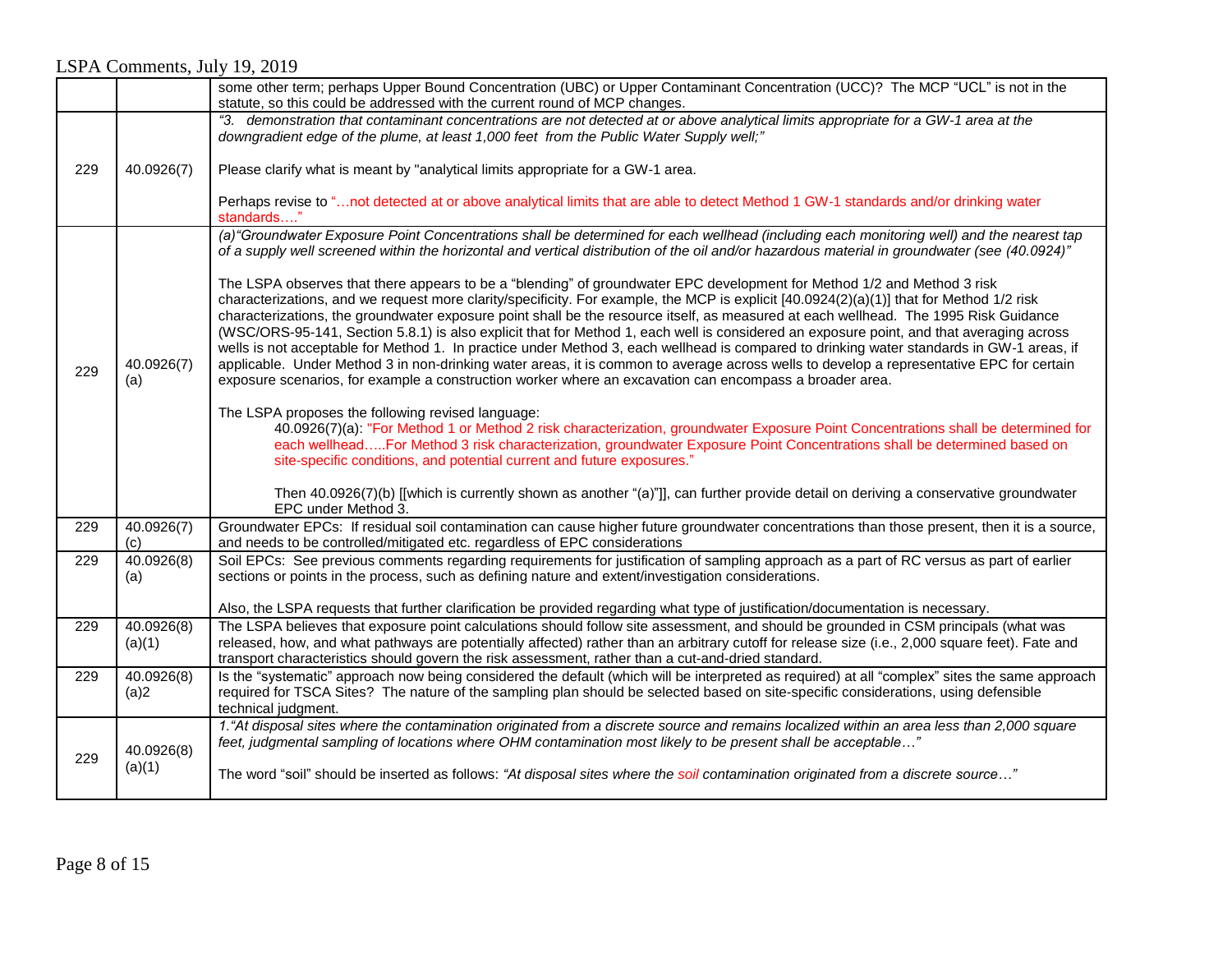|     |                           | This section is defining the derivation of soil EPCs. There can be cases where a localized release to soil results in localized soil<br>contamination, but a larger area of low-level groundwater impacts. This proposed addition is to clarify that the area of groundwater impacts<br>should not be used to screen against the 2,000 sq ft requirement for averaging of soil EPCs.                                                                                                                                                                                                                                                                                                                                                                                                                                                                                                                            |
|-----|---------------------------|-----------------------------------------------------------------------------------------------------------------------------------------------------------------------------------------------------------------------------------------------------------------------------------------------------------------------------------------------------------------------------------------------------------------------------------------------------------------------------------------------------------------------------------------------------------------------------------------------------------------------------------------------------------------------------------------------------------------------------------------------------------------------------------------------------------------------------------------------------------------------------------------------------------------|
| 229 | 40.0926(8)<br>(a)2        | The maximum should be considered in cases where the 95% UCL is higher than the maximum                                                                                                                                                                                                                                                                                                                                                                                                                                                                                                                                                                                                                                                                                                                                                                                                                          |
| 229 | 40.0926(8)<br>(a)2(a)(ii) | The LSPA recommends that if both the 90 <sup>th</sup> percentile Chebyshev and the 95 <sup>th</sup> percentile parametric upper confidence limit exceed the maximum<br>detected value, the maximum detected value should be used as the Exposure Point Concentration.                                                                                                                                                                                                                                                                                                                                                                                                                                                                                                                                                                                                                                           |
| 230 | 40.0926(9)<br>(a)2        | This section contradicts the Vapor Intrusion Guidance: "EPCs that represent a long-term exposure should be based upon multiple rounds of<br>indoor air sampling. Consistent with 310 CMR 40.0926 and MassDEP's Guidance for Disposal Site Risk Characterization, indoor air sample<br>results from a given exposure point may be averaged (over time and location within the Exposure Point) provided there is sufficient data such<br>that the average value is a "conservative estimate of the average concentration contacted by a receptor over the period of exposure." Multiple<br>rounds of consistent and representative data are necessary to support the use of averaging for EPCs. When data is variable or limited, a<br>maximum or 95th upper confidence limit on the mean should be used to develop an EPC as specified in 310 CMR 40.0926(3)(c)."                                                |
|     |                           | 2. "When sufficient data are available to characterize the spatial and temporal variability at the Exposure Point, a maximum concentration<br>value or 95 percent upper confidence limit on the mean shall be used to develop Exposure Point Concentration"                                                                                                                                                                                                                                                                                                                                                                                                                                                                                                                                                                                                                                                     |
| 230 | 40.0926(9)<br>(a)(2)      | The LSPA recommends that this section be vetted against the 2016 Vapor Intrusion Guidance (#WSC-16-435), where averaging for indoor air<br>EPCs is explicitly permitted (Sec. 2.3.3.1). Also, there will be many cases where sufficient data will not be generated (i.e., sufficient # of<br>samples to run UCLs) in a timely manner to derive 95 percent UCLs on the mean, considering the need to sample over multiple seasons to<br>fully characterize seasonal temporality. So this proposed regulation is essentially requiring maximum concentrations for the majority of sites.                                                                                                                                                                                                                                                                                                                          |
| 230 | 40.0926(9)                | (b) "A robust sub-slab soil vapor dataset and/or conditions may be used to"                                                                                                                                                                                                                                                                                                                                                                                                                                                                                                                                                                                                                                                                                                                                                                                                                                     |
|     | (b)                       | The LSPA recommends removing the word "robust", since it is subjective and a bit nebulous. MassDEP VI guidance (#WSC-16-435, Section<br>2.2.2, Page 20) already specifies MassDEP recommendations for sub-slab soil vapor data set.                                                                                                                                                                                                                                                                                                                                                                                                                                                                                                                                                                                                                                                                             |
| 230 | 40.0926(9)<br>(b)         | Suggested text: "(b) A robust sub-slab soil vapor dataset and/or conditions may be used to:<br>1. estimate or aid in the estimation of Exposure Point Concentrations in the event that it is not possible to distinguish disposal site-related<br>contamination at the Exposure Point from interior sources at ongoing commercial and/or industrial operations or interior building materials<br>contaminated by past commercial or industrial operations;"<br>There may be situations where indoor air in residences is impacted by building materials or other interior sources that are not disposal site-<br>related or by past operations such as former mill buildings which have been converted to residences. In these situations sub-slab soil vapor<br>data may be more representative for EPC calculation; therefore, this provision should not be limited to commercial and industrial buildings.   |
| 230 | 40.0926<br>(12)           | The LSPA requests clarification as there are some "wastes" that will not be treated as a solid when analyzed, and therefore will not be<br>quantified for comparison to the concentration units appropriate for soil. Is MassDEP suggesting that all concentrations be quantified on a<br>mass per unit mass basis for this determination? Clarify please. The wastes of concern could include MGP waste tar in the form of LNAPLs<br>and DNAPLs, waste oils, possibly some forms of plating waste sludges and, depending on the definition of "waste," released petroleum<br>LNAPLs. All of these have a specific gravity different from 1.0 g/cc. It is also very likely that if the quantification is done for a waste that could<br>be appropriately quantified as a soil, one component of that waste will have a conservative average concentration exceeding a UCL for soil,<br>for example naphthalene. |
| 230 | 40.0926<br>(12)(b)        | (b) "Where a Hot Spot is comprised in whole or in part of waste material, including Manufactured Gas Plant Waste, the concentrations of oil<br>and/or hazardous material within the waste shall be considered the concentration of the OHM in soil"                                                                                                                                                                                                                                                                                                                                                                                                                                                                                                                                                                                                                                                             |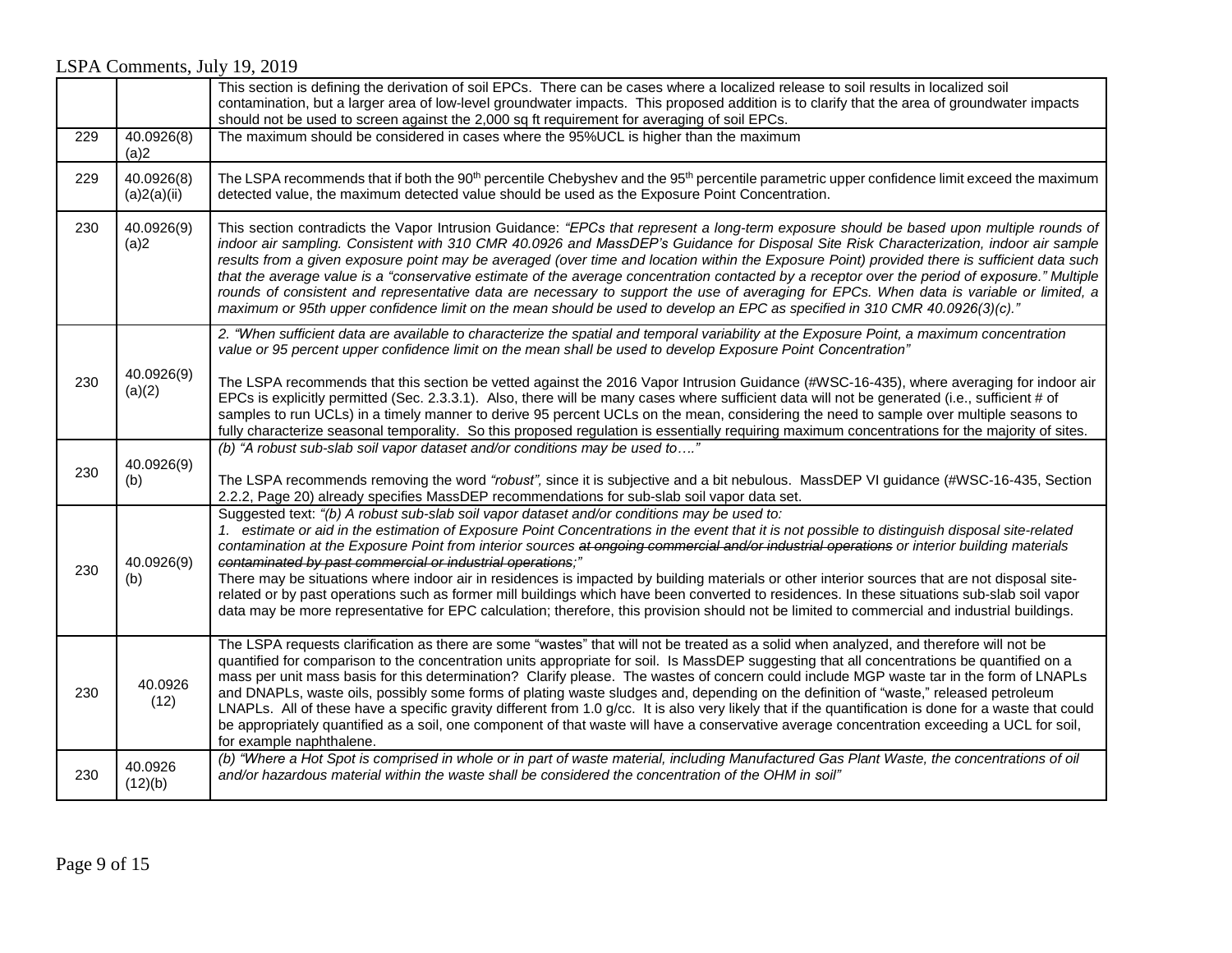|     |                                       | The end of this regulation should be changed from "in soil" to "in waste material." The perceived intent of this proposed language is to make<br>sure OHM within waste material is being characterized via analytical sampling, separate from soil sampling, because the waste material exists<br>as a discrete deposit from the soil matrix. Characterizing OHM in soil has a well-established process, and characterizing OHM in soil should<br>be based on soil sampling, just as characterizing OHM in waste material should be based on waste material sampling. Also see proposed<br>language in 40.0996(2), where it is clearer that concentrations in waste material are meant to characterize waste material, not soil.                                                                |
|-----|---------------------------------------|-------------------------------------------------------------------------------------------------------------------------------------------------------------------------------------------------------------------------------------------------------------------------------------------------------------------------------------------------------------------------------------------------------------------------------------------------------------------------------------------------------------------------------------------------------------------------------------------------------------------------------------------------------------------------------------------------------------------------------------------------------------------------------------------------|
|     |                                       | Proposed language: (b) "Where a Hot Spot is comprised in whole or in part of waste material, including Manufactured Gas Plant Waste, the<br>concentrations of oil and/or hazardous material within the waste shall be considered the concentration of the OHM in waste material."                                                                                                                                                                                                                                                                                                                                                                                                                                                                                                               |
| 230 | 40.0926<br>(12)(c)                    | We support allowing averaging within a Hot Spot if less than 2,000 square feet, since often Hot Spots are more localized and may not warrant<br>enough data to generate Upper Confidence Limit.                                                                                                                                                                                                                                                                                                                                                                                                                                                                                                                                                                                                 |
| 251 | 40.0974<br>(general)                  | Regarding the Reference Dose used to evaluate PFAS compounds, the LSPA believes there are insufficient data currently available that<br>support the assumption of simple equipotency among all PFAS, particularly for compounds where ample toxicity data exist (as for PFOA) or<br>little to no data exist (PFDA). Data suggest varying toxicity/potency among the PFAS compounds, which supports the use of separate RfDs.<br>In lieu of applying one RfD to all 6 PFAS, we recommend that individual RfDs be derived based on compound-specific information. This<br>approach would also be consistent with that used in other states (NJ, NH, MN etc.) and agencies (e.g., ATSDR).                                                                                                          |
| 251 | 40.0974<br>(general)                  | Regarding the Relative Source Contribution (RSC) factor: We suggest increasing the RSC from 20% to 50%. The levels of PFOA/S in<br>consumer products and in population blood levels have demonstrated decreasing concentrations since phase-out of PFOS and PFOA, and it<br>is anticipated that these levels will further reduce with time. Note that other states have adopted or propose to adopt higher RSCs.<br>Minnesota uses an RSC of 50% (https://www.health.state.mn.us/communities/environment/risk/docs/guidance/gw/pfoa.pdf; August 2018),<br>and NHDES uses a 40-50% RSC (https://www.des.nh.gov/organization/commissioner/pip/publications/documents/r-wd-19-01.pdf).                                                                                                             |
| 251 | Note 65                               | This references EPA's Exposure Factors Handbook 2011 as being the most up-to-date. We recommend that MassDEP recognize that LSPs<br>may choose to use EPA's chapter updates that allow risk assessors to have the latest information as new data becomes available. For<br>example, Chapter 3: Ingestion of Water and Other Select Liquids was updated in February 2019. Chapter 5: Soil and Dust Ingestion was<br>updated in October 2017. Chapter 9: Intake of Fruits and Vegetables was updated in August 2018.                                                                                                                                                                                                                                                                              |
| 251 | Note to<br>review<br>referenc<br>e 65 | In this note, MassDEP recognizes that there is a dearth of toxicity, epidemiological, and pharmacokinetic data on two of these six<br>compounds (PFHpA and PFDA) and asks if they should be included or excluded from the proposed standard. Since there is uncertainty<br>concerning these two compounds, the LSPA proposes to exclude them until there is sufficient scientific data to develop a separate<br>standard. Concerning the remaining four compounds, the LSPA believes it makes more sense to promulgate chemical-specific standards,<br>using MassDEP's example of: "the individual chemicals would have to be below 20 ppt and the sum would have to be below 35 ppt" or<br>another appropriate higher number.                                                                  |
| 251 | Note to<br>review<br>referenc<br>e 65 | Further study needs to be performed to establish some type of background concentration for each of these compounds and to develop a<br>method (not unlike petroleum fingerprinting) to be able to better identify the source of the particular suite of PFAS compounds (for<br>example, being able to differentiate the dissolved PFAS compounds in groundwater of AFFF fire-fighting foam vs. Gore-Tex vs. Teflon vs.<br>fire-fighting turnout gear, etc.) A better understanding of background conditions for PFAS would also inform a reasonable lower limit for<br>development of Method 1 standards.                                                                                                                                                                                       |
| 255 | 40.0975<br>(general)                  | The LSPA is very concerned with the proposed GW-1-based soil standards for total PFAS for the following reasons:<br>•The proposed value (0.0002 mg/kg) is a leaching-based value. In the derivation of leaching-based standards (provided on Excel<br>spreadsheet 'MCP Leach') a default DAF of one for PFAS is used, citing EPA Regional Screening Levels for PFOA/S as the source.<br>However, there are no RSLs for either of those compounds at this time. - The LSPA requests that MassDEP provide documentation<br>to support the use of this default value. When reviewing a simple comparison of leaching-based values for other very soluble<br>constituents (such as MBTE, 1,4-dioxane etc.), the ratio of the leaching-based soil standard to the GW-1 level is significantly higher |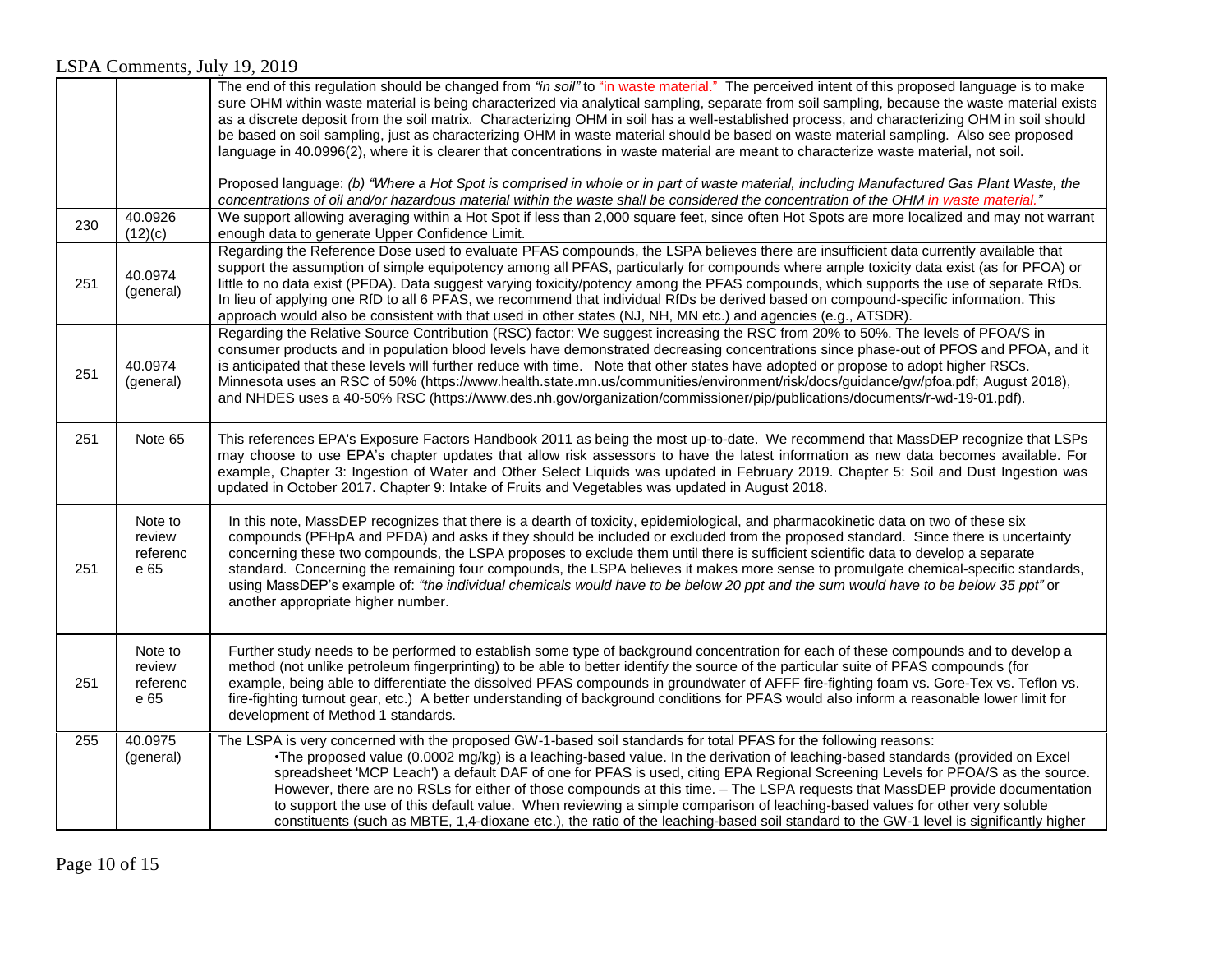|     |                        | for PFAS than for other compounds. Furthermore, the proposed level is within "background" levels for PFAS in soil; we are not<br>aware of empirical data suggesting that these low background levels in soil are resulting in drinking water level exceedances in<br>groundwater.<br>•The proposed value is likely within typical "background" values for PFAS due to the widespread use of these compounds in a variety<br>of products/applications and airborne dispersal/transport mechanisms. Recently, the University of Vermont produced a whitepaper<br>discussing the results of a background study of PFAS in soil in non-source areas of VT and found PFOA concentrations ranging from<br>52-4,400 ng/kg (median of 390 ng/kg) and PFOS concentrations ranging from 110-4,400 ng/kg (median of 680 ng/kg). The proposed<br>GW-1 based soil standard for total PFAS is within these ranges of observed background values.<br>•There currently is no EPA-approved standard method to analyze PFAS in soil. While laboratories may be able to achieve the<br>proposed soil standards, we are concerned with the reproducibility, consistency and accuracy of such results when trying to achieve<br>part per trillion levels in soil, in light of the lack of a published method. |
|-----|------------------------|------------------------------------------------------------------------------------------------------------------------------------------------------------------------------------------------------------------------------------------------------------------------------------------------------------------------------------------------------------------------------------------------------------------------------------------------------------------------------------------------------------------------------------------------------------------------------------------------------------------------------------------------------------------------------------------------------------------------------------------------------------------------------------------------------------------------------------------------------------------------------------------------------------------------------------------------------------------------------------------------------------------------------------------------------------------------------------------------------------------------------------------------------------------------------------------------------------------------------------------------------------------------------------------|
| 279 | 40.0993(6)             | Is this section necessary? In 40.0993(7), it is clearly stated that the hierarchy begins with MassDEP toxicity values. Also, considering the<br>state of flux with PFAS toxicity, it may be better to rely on the MassDEP shortform tox sheet to identify PFAS toxicity; that way it can be more<br>fluid and updated more frequently as needed, as opposed to infrequent MCP revisions.                                                                                                                                                                                                                                                                                                                                                                                                                                                                                                                                                                                                                                                                                                                                                                                                                                                                                                 |
| 279 | 40.0993(6)             | The LSPA strongly urges MassDEP to remove this section and instead publish toxicity values outside of the MCP regulations; otherwise, it will<br>be cumbersome and perhaps untimely to update them as needed.                                                                                                                                                                                                                                                                                                                                                                                                                                                                                                                                                                                                                                                                                                                                                                                                                                                                                                                                                                                                                                                                            |
| 279 | 40.0993(6)             | What about lead? The RfD and RfC are toxicity values developed by MassDEP. Lead is missing from the list of compounds for which MassDEP<br>developed toxicity values.                                                                                                                                                                                                                                                                                                                                                                                                                                                                                                                                                                                                                                                                                                                                                                                                                                                                                                                                                                                                                                                                                                                    |
| 279 | 40.0993<br>(6)(f)      | 40.0993 (6)(f) – The RfD of 5E-06 can also be applied to each individual PFAS when calculating hazard index – not just the sum, since<br>Method 3 is calculating cumulative hazard.                                                                                                                                                                                                                                                                                                                                                                                                                                                                                                                                                                                                                                                                                                                                                                                                                                                                                                                                                                                                                                                                                                      |
| 279 | 40.0993<br>$(6)$ $(f)$ | In light of previous comments, PFHpA and PFDA should be eliminated from this list until such a time when there is more reliable toxicity,<br>epidemiology and pharmacokinetic data available.                                                                                                                                                                                                                                                                                                                                                                                                                                                                                                                                                                                                                                                                                                                                                                                                                                                                                                                                                                                                                                                                                            |
| 280 | 40.0996(2)             | Is petroleum released to the environment considered "waste material deposited at a disposal site, including Manufactured Gas Plant Wastes"?<br>If these petroleum releases need to be compared to UCLs separately, concentrations will likely exceed the UCL.                                                                                                                                                                                                                                                                                                                                                                                                                                                                                                                                                                                                                                                                                                                                                                                                                                                                                                                                                                                                                            |
| 285 | 40.0996                | It is very likely that the average concentration for some component of the waste will exceed a listed UCL, if the proposed approach is used.<br>Based on the solutions employed for response actions at MGP waste sites to date, it is very unlikely that a technology, other than complete<br>removal of all wastes or in-situ stabilization, will result in removal of UCL exceedances, and thus eliminate the future risk to Public Welfare and<br>the Environment. Often it is not economically or logistically possible to implement these solutions. Given the very difficult and costly<br>requirements to employ an Engineered Barrier for a Permanent Solution where UCLs are exceeded, this solution is also generally not feasible.<br>This means that the proposed approach could result in very complex sites being forced into Temporary Solutions - not an ideal outcome.                                                                                                                                                                                                                                                                                                                                                                                                 |
| 285 | 40.0996(2)             | Suggest the following edits for clarity:<br>Characterization of risk of harm to public welfare and the environment shall in all cases include, but not necessarily be limited to,<br>comparison of concentrations of oil and/or hazardous material in soil and groundwater at the disposal site with Upper Concentration<br>Limits, which are listed in 310 CMR 40.0996(8) or identified pursuant to 310 CMR 40.0996(9). Concentrations oil and/or hazardous<br>material listed as Soil Upper Concentration Limits at 310 CMR 40.0996(8) shall be considered applicable Upper Concentration Limits<br>for concentrations of oil and/or hazardous material detected within waste material, including Manufactured Gas Plant Waste, itself.                                                                                                                                                                                                                                                                                                                                                                                                                                                                                                                                                |
| 287 | 40.0996(7)<br>(d)      | References are missing 0's: Pursuant to 310 CMR 40.0414(7), 310 CMR 40.0442(4), and 310 CMR 40.0859(4)                                                                                                                                                                                                                                                                                                                                                                                                                                                                                                                                                                                                                                                                                                                                                                                                                                                                                                                                                                                                                                                                                                                                                                                   |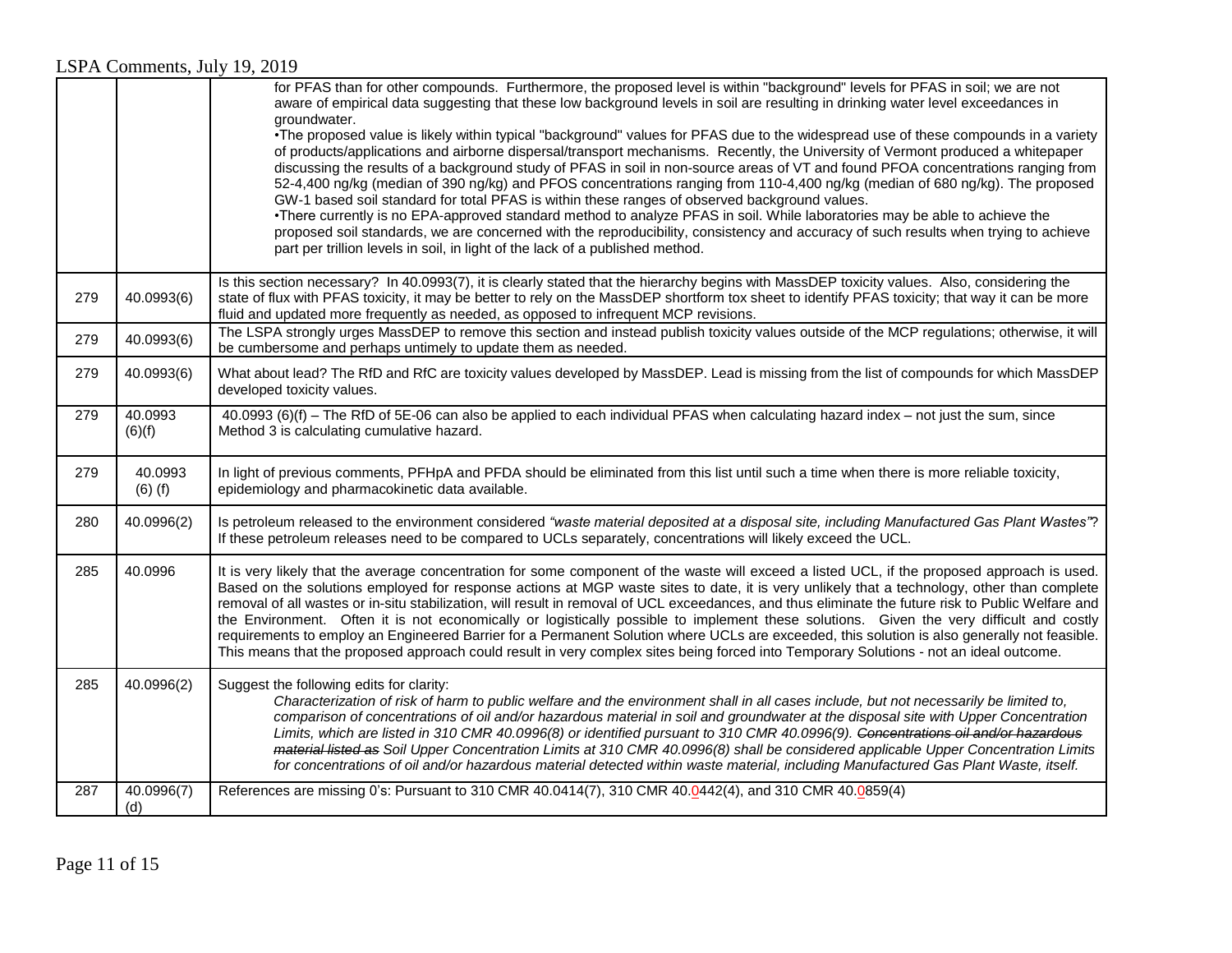|             | <b>MCP Subpart J: Permanent and Temporary Solutions</b> |                                                                                                                                                                                                                                                                                                                                                                                                                                                                                                                                                                                                                                                                                                                                                                                                                                                                                                                                   |  |
|-------------|---------------------------------------------------------|-----------------------------------------------------------------------------------------------------------------------------------------------------------------------------------------------------------------------------------------------------------------------------------------------------------------------------------------------------------------------------------------------------------------------------------------------------------------------------------------------------------------------------------------------------------------------------------------------------------------------------------------------------------------------------------------------------------------------------------------------------------------------------------------------------------------------------------------------------------------------------------------------------------------------------------|--|
| Page        | <b>MCP</b>                                              | <b>LSPA Comment</b>                                                                                                                                                                                                                                                                                                                                                                                                                                                                                                                                                                                                                                                                                                                                                                                                                                                                                                               |  |
| No.         | Reference                                               |                                                                                                                                                                                                                                                                                                                                                                                                                                                                                                                                                                                                                                                                                                                                                                                                                                                                                                                                   |  |
| 294         | 40.1005(1)                                              | The LSPA agrees that the impacts of climate change will increasingly need to be taken into account, especially regarding remedial<br>alternatives. Site impacts as a result of climate change will vary depending on a variety of factors. The proposed language is sufficiently<br>general to be interpreted in a variety of ways. The LSPA encourages MassDEP to engage in workgroup discussions with stakeholders to<br>develop guidance on this topic. This might include which MA state studies and websites to rely on, how differences in characteristics of<br>compounds might be taken into account, and approaches for demonstrating that appropriate levels of consideration have been achieved.                                                                                                                                                                                                                       |  |
| 298         | 40.1013(1)                                              | See comments in Subpart H, regarding the addition of another condition category to address the treatment of NAPL with micro-scale mobility<br>anticipated to be present at less than 0.5 in thickness.<br>The LSPA requests that 40.1013 include additional language indicating that there should be a section in the Permanent Solution Statement<br>that provides the reader/user the details as to what the condition requirements are that need to be followed. These management<br>requirements are often not provided in the PSwC Statements.                                                                                                                                                                                                                                                                                                                                                                               |  |
| 300         | 40.1025(3)<br>(d)(1)                                    | "Point of soil gas extraction" could be interpreted as the location coming out of the slab or for horizontal pipes the entire length of the slotted<br>pipe. These are very unlikely to be accessible especially to connection to a telemetry system. Suggest the following wording change:<br>"establish the acceptable vacuum range to maintain an appropriate negative pressure field beneath a building for each soil gas extraction<br>system or individual suction fan"                                                                                                                                                                                                                                                                                                                                                                                                                                                     |  |
| 301,<br>304 | 40.1025(4),<br>40.1026(4)                               | "(4) Upon written approval by the Department, a remote monitoring system which continuously transmits key operational data of the Active<br>Exposure Pathway Mitigation Measure installed to eliminate or mitigate the migration of OHM vapors into a building to a website hosted by<br>the Department would satisfy the requirement of 310 CMR 40.1025(3)(d) and (9)."<br>The LSPA suggests that MassDEP consider a presumptive approval period in this situation.                                                                                                                                                                                                                                                                                                                                                                                                                                                              |  |
| 301         | 40.1025(4)                                              | "(4) Upon written approval by the Department, a remote monitoring system which continuously transmits key operational data of the Active<br>Exposure Pathway Mitigation Measure installed to eliminate or mitigate the migration of OHM vapors into a building to a website hosted by<br>the Department would satisfy the requirement of 310 CMR 40.1025(3)(d) and (9)."<br>Why is 310 CMR 40.1025(3)(d) included here, as it specifies the operating regimen for an AEPMM? Wouldn't an operating regimen still be<br>required whether or not the remote monitoring system transmits continuously? Wouldn't one still need to register the system and still have it<br>notify MassDEP when the vacuum is outside of the acceptable range?                                                                                                                                                                                         |  |
| 304         | 40.1026(4)                                              | "(4) Upon written approval by the Department, a remote monitoring system which continuously transmits key operational data of the Active<br>Exposure Pathway Mitigation Measure installed to eliminate or mitigate the migration of OHM vapors into a building to a website hosted by<br>the Department would satisfy the requirement of 310 CMR 40.1025(3)(d)."<br>Should this reference 310 CMR 40.1026(3)(d)? 310 CMR 40.1025(3)(d) is for Permanent Solutions, while 310 CMR 40.1026 is for<br>Temporary Solutions and Remedy Operation Status. If this should be 310 CMR 40.1026(3)(d), 310 CMR 40.1026(3)(d) specifies the<br>operating regimen for an AEPMM. Wouldn't an operating regimen still be required whether or not the remote monitoring system transmits<br>continuously? Wouldn't one still need to register the system and still have it notify MassDEP when the vacuum is outside of the acceptable<br>range? |  |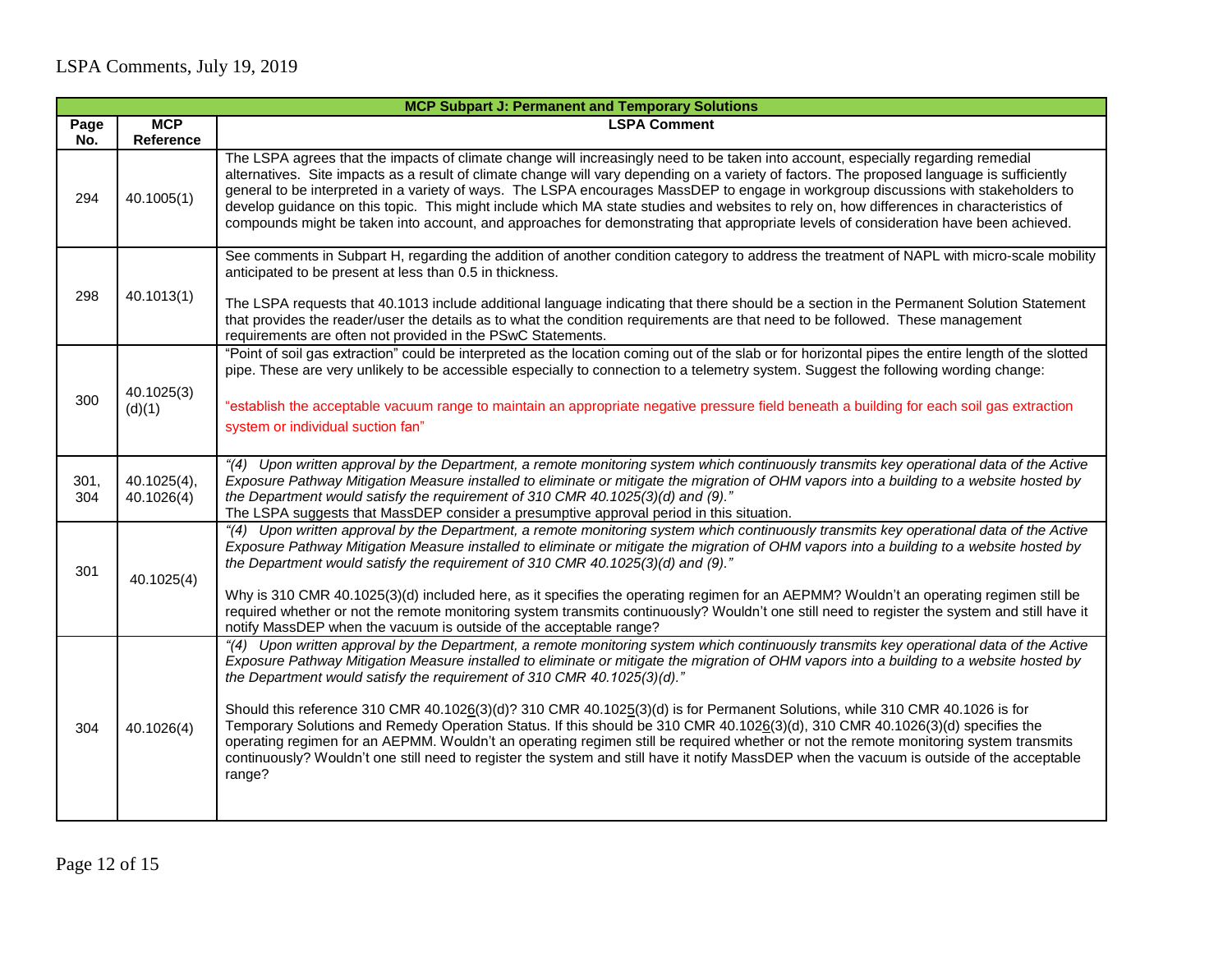|     |                     | "4. notifies the appropriate persons in accordance with 310 CMR 40.1026(4), if the shutdown lasts 30 or more consecutive days."                                                                                                                                                          |
|-----|---------------------|------------------------------------------------------------------------------------------------------------------------------------------------------------------------------------------------------------------------------------------------------------------------------------------|
| 304 | 40.1026(6)          | 310 CMR 40.1026(4) should be changed to 310 CMR 40.1026(5).                                                                                                                                                                                                                              |
|     |                     | "(2) Permanent Solutions shall not apply to: (d) any disposal site or portion of a disposal site where Hazardous Waste or Remediation                                                                                                                                                    |
| 306 |                     | Waste requires management or disposal pursuant to 310 CMR 40.0030."                                                                                                                                                                                                                      |
|     | 40.1040(2)<br>(d)   | This language implies that a Permanent Solution would have to be terminated if any additional excavation of soil above applicable RCs is                                                                                                                                                 |
|     |                     | required after the Permanent Solution has been filed. This conflicts with 40.1067, which specifically allows post-Permanent Solution<br>activities.                                                                                                                                      |
|     |                     | MassDEP has indicated that the intention of this addition is to prevent site closures with soil stockpiles remaining on site. As written, this                                                                                                                                           |
|     |                     | would prevent sites with AEPMMs that generate hazardous waste (i.e., GAC with detectable F-listed solvents) from achieving a Permanent                                                                                                                                                   |
|     | 310 CMR             | Solution, would delay sites in achieving a Permanent Solution where decommissioning of remedial systems would generate hazardous<br>waste (decommissioning is typically disruptive and can be scheduled months after the Permanent Solution is filed), and would cause                   |
| 306 | 40.1040(2)          | confusion/contradict the provisions in 310 CMR 40.1067 (Remedial Actions after a Permanent Solution Statement has been Submitted to the                                                                                                                                                  |
|     | (d)                 | Department). The LSPA suggests removing this addition; however, if necessary see suggested wording change below:                                                                                                                                                                         |
|     |                     | any disposal site or portion of a disposal site where excavated and stockpiled Contaminated Soil requiring management or disposal<br>pursuant to 310 CMR 40.0030 remains, unless the Contaminated Soil is being managed pursuant to 310 CMR 40.1067.                                     |
|     |                     | "4. the feasibility of implementing one or more Permanent Solutions for the disposal site or portion(s) of the pursuant to 310 CMR 40.0860 at                                                                                                                                            |
| 308 | 40.1050(4)<br>(b)4. | the time of the Periodic Review, and if a Permanent Solution is feasible, the projected schedule; "                                                                                                                                                                                      |
|     |                     | Add "disposal site" after "or portion(s) of the"                                                                                                                                                                                                                                         |
|     | 40.1050(4) &        | "(4) For all Temporary Solutions where achievement of a Permanent Solution is not currently feasible as described at 310 CMR<br>40.1050(1)(e)1., except those achieved after a Downgradient Property Status Submittal has been provided to the Department in accordance                  |
|     |                     | with 310 CMR 40.0180:" "(5) For all Temporary Solutions where achievement of a Permanent Solution is feasible and response actions                                                                                                                                                       |
| 308 | 40.1050(5)          | toward a Permanent Solution are continuing as described in 310 CMR 40.1050(1)(e)2.:"                                                                                                                                                                                                     |
|     |                     | What is the intent of excluding sites for which DPS has been achieved from 40.1050(4) but not from 40.1050(5)? A DPS site would not have                                                                                                                                                 |
|     |                     | a valid Tier Extension, which would conflict with 40.1050(5)(b).                                                                                                                                                                                                                         |
|     | 40.1050             | The LSPA suggests the following cross reference in red:<br>(b) a valid Tier Classification or Extension thereof shall be in effect at the time the Temporary Solution Statement is submitted to the                                                                                      |
| 310 |                     | Department and until the time a Permanent Solution Statement is submitted to the Department. The submittal of Post-temporary Solution                                                                                                                                                    |
|     | (5)(b)              | Status Reports shall have the effect of maintaining a Tier Classification Extension pursuant to 310 CMR 40.0898(1)(e). Further response                                                                                                                                                  |
|     |                     | actions shall be conducted in accordance with 310 CMR 40.0800.                                                                                                                                                                                                                           |
| 311 | 310 CMR<br>40.1056  | MassDEP has indicated that the intention of this addition is to prevent site closures with soil stockpiles remaining on site. As written, this<br>would prevent sites with AEPMMs that generate hazardous waste (i.e., GAC with detectable F-listed solvents) from achieving a Permanent |
|     | (1)(1)              | Solution, would delay sites in achieving a Permanent Solution where decommissioning of remedial systems would generate hazardous                                                                                                                                                         |
|     |                     | waste (decommissioning is typically disruptive and can be scheduled months after the Permanent Solution is filed), and would cause<br>confusion/contradict the provisions in 310 CMR 40.1067 (Remedial Actions after a Permanent Solution Statement as been Submitted to the             |
|     |                     | Department). The LSPA suggests removing this addition; however, if necessary see wording change below:                                                                                                                                                                                   |
|     |                     | Confirmation that no excavated and stockpiled Contaminated Soil requiring management or disposal remains at the site,                                                                                                                                                                    |
|     |                     | disposal site or portion of a disposal site for which the Permanent Solution Statement applies.                                                                                                                                                                                          |
|     |                     |                                                                                                                                                                                                                                                                                          |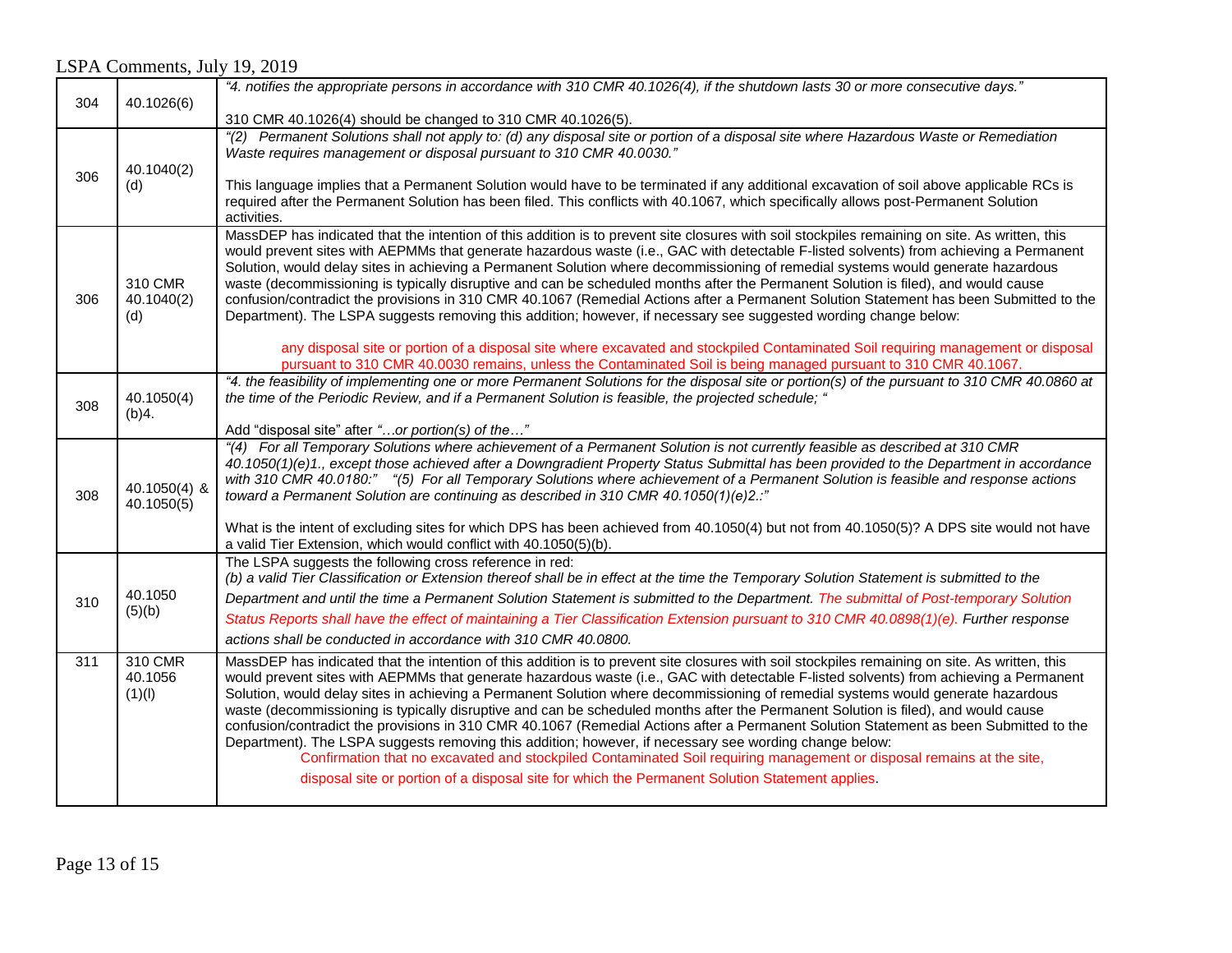|     |                            | For remedial actions conducted after the submittal of a Permanent Solution with No Conditions the following requirements shall apply:"<br>(3)                                                                                                                                                                                                                                                                                                                                                                                                                                              |
|-----|----------------------------|--------------------------------------------------------------------------------------------------------------------------------------------------------------------------------------------------------------------------------------------------------------------------------------------------------------------------------------------------------------------------------------------------------------------------------------------------------------------------------------------------------------------------------------------------------------------------------------------|
| 317 | 40.1067(3)or<br>40.1067(5) | For remedial actions conducted after a Permanent Solution with Conditions Statement has been submitted to the Department where an<br>"(5)<br>Activity and Use Limitation is not required pursuant to 310 CMR 40.1013, the following requirements shall apply:"                                                                                                                                                                                                                                                                                                                             |
|     |                            | Please consider rewording one of these to include remedial actions outside of the area subject to an AUL on a site with an AUL. 310 CMR<br>40.1067(4) is for remedial actions conducted within an area subject to an AUL; areas outside of the AUL portion of a Site are currently not<br>included within 310 CMR 40.1067.                                                                                                                                                                                                                                                                 |
| 319 | 40.1067(6)<br>(b)          | "(6) At disposal sites where an Engineered Barrier has been implemented as part of a Permanent Solution with Conditions, remedial<br>actions conducted after a Permanent Solution with Conditions Statement has been submitted to the Department (b) where such remedial<br>actions are outside of and do not affect the integrity of the Engineered Barrier or the area where an Engineered Barrier is located, shall be<br>conducted pursuant to the procedures at 310 CMR 40.1067(4)."                                                                                                  |
|     |                            | 310 CMR 40.1067(4) applies to remedial actions conducted within an area subject to an Activity and Use Limitation; however, one could also<br>have remedial actions outside of and not affecting the integrity of the Engineered Barrier or the area where an Engineered Barrier is located<br>which are not within an area subject to an AUL. (The AUL could be limited to the area of the Engineered Barrier.) Therefore, we propose that<br>40.1067(6)(b) read "shall be conducted pursuant to the procedures at 310 CMR 40.1067(4) or 310 CMR 40.1067(5), whichever is<br>applicable." |
| 328 | 40.1074(2)<br>(a)5         | Recommend changing the language to " the location of Active Exposure Pathway Mitigation Measures or other systems". The LSPA<br>assumes the intent is to allow a MassDEP staff to accurately evaluate the AUL conditions in the field to ensure that any exposure mitigation                                                                                                                                                                                                                                                                                                               |
|     |                            | elements are in place and effective. Details on sketch plans such as exact location of piping or other elements that don't materially impact<br>the effectiveness of the AEPMM, and might be modified during system maintenance, should not be scrutinized on a sketch plan.                                                                                                                                                                                                                                                                                                               |
| 348 | 40.1099<br>Form 1075       | Under the Obligations and Conditions in AULs for AEPMMs for a Permanent Solution, please make the language consistent with the revised<br>language in 40.1025(3)(d).                                                                                                                                                                                                                                                                                                                                                                                                                       |

|             | <b>MCP Subpart N: Public Involvement and Technical Assistance Grants</b> |                                                                                                                                                                                                                                                                                                                                                                                                                                                                                                                                                                                                                                                                                                                                                                                                                                                                     |  |
|-------------|--------------------------------------------------------------------------|---------------------------------------------------------------------------------------------------------------------------------------------------------------------------------------------------------------------------------------------------------------------------------------------------------------------------------------------------------------------------------------------------------------------------------------------------------------------------------------------------------------------------------------------------------------------------------------------------------------------------------------------------------------------------------------------------------------------------------------------------------------------------------------------------------------------------------------------------------------------|--|
| Page<br>No. | <b>MCP</b><br>Reference                                                  | <b>LSPA Comment</b>                                                                                                                                                                                                                                                                                                                                                                                                                                                                                                                                                                                                                                                                                                                                                                                                                                                 |  |
| 385         |                                                                          | "3. upon written agreement given to the RP, PRP or Other Person conducting response actions by the intended recipient of a written notice<br>required pursuant to 310 CMR 40.1400, such written notice may be provided by electronic mail and the date of receipt shall be the date that<br>such electronic mail message was sent and successfully delivered;"                                                                                                                                                                                                                                                                                                                                                                                                                                                                                                      |  |
|             | 40.1403(2)<br>(a)3.                                                      | The LSPA thinks it is unnecessarily burdensome to allow for email notice only when the RP, PRP or OP have received a written agreement<br>from each individual potential recipient. It is more appropriate for the municipality or other stakeholder group as a whole, including all<br>appropriate departments, individuals, and entities, to grant written permission to allow email notices. It will then be the responsibility of the<br>RP, PRP, or OPs (or LSPs) to ensure the email addresses they use are up to date. Tracking down written notices from each individual is<br>unwieldy. Ideally, MassDEP or another entity might create a master list of those municipalities willing to accept electronic notices under 310<br>CMR 40.1400. Such a master list would minimize duplicative efforts by consultants and streamline the notification process. |  |
| 388         | 40.1403(6)<br>(b)(2)                                                     | "1. a copy of the public notice; 2. a copy of the disposal site map included in the Phase I report pursuant to 310 CMR 40.083(1)(b);"                                                                                                                                                                                                                                                                                                                                                                                                                                                                                                                                                                                                                                                                                                                               |  |
|             |                                                                          | The LSPA suggests adding: "or, in the case of reclassification, an updated copy of the disposal site map."                                                                                                                                                                                                                                                                                                                                                                                                                                                                                                                                                                                                                                                                                                                                                          |  |
|             |                                                                          | As written, the requirement is for a copy of the Phase I site map to be included with a Tier Classification or Reclassification. The suggested<br>edit is intended to allow for use of an updated map that reflects site conditions at the time of reclassification.                                                                                                                                                                                                                                                                                                                                                                                                                                                                                                                                                                                                |  |